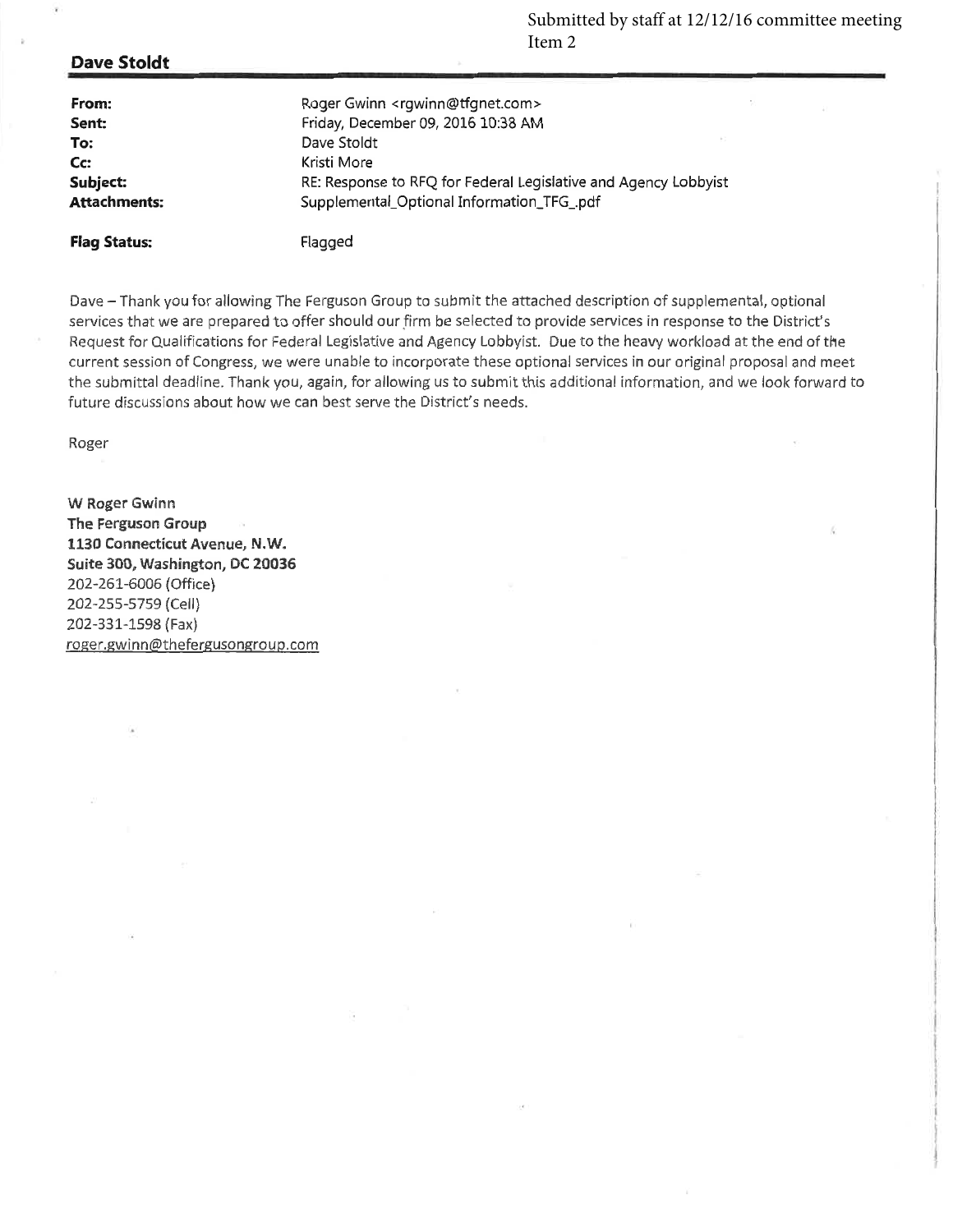# **BRYANT&ASSOCIATES** Strategies & Solutions for Water Resources

December 5, 2016

Mr. W. Roger Gwinn, CEO The Ferguson Group, LLC 1130 Connecticut Ave., N.W., Suite 300 Washington, D.C. 20036

 $RE:$ Supplemental Services to The Ferguson Group in support of the Monterey Peninsula Water Management District RFQ for Federal Legislative and Agency Lobbyist

#### Dear Mr. Gwinn:

Thank you for the opportunity to submit this Statement of Qualification to support The Ferguson Group (TFG) in providing Federal Advocacy Services to the Monterey Peninsula Water Management District (District).

As has been successfully demonstrated over time, the services of our respective team's compliment and amplify our individual contributions to the benefit of the client in 3-key areas and are summarized below.

#### **Efficiency: Time and Cost-savings**

As part of study teams, we anticipate and identify early opportunities for funding various aspects of our client's projects. We don't wait for a study to be completed and then seek to fund its implementation. For the MPWMD, this is particularity important due to regulatory constraints, supply shortages and drought. There are several project needs, addressing diverse stakeholder interests, needing near, mid and long-term funding support. Early identification of options for funding and successfully implementing foundational projects is key to this client's water management portfolio.

Although we work with lobbyists and understand your business, we are not lobbyists. In many cases, meeting with agencies representatives and working through issues is easier, because we are not lobbyists. Outside Washington D.C., many agencies have reporting requirements when meeting with lobbyists; we know when we can address an issue and when it needs to be handled by a registered advocate.

 $\overline{2}$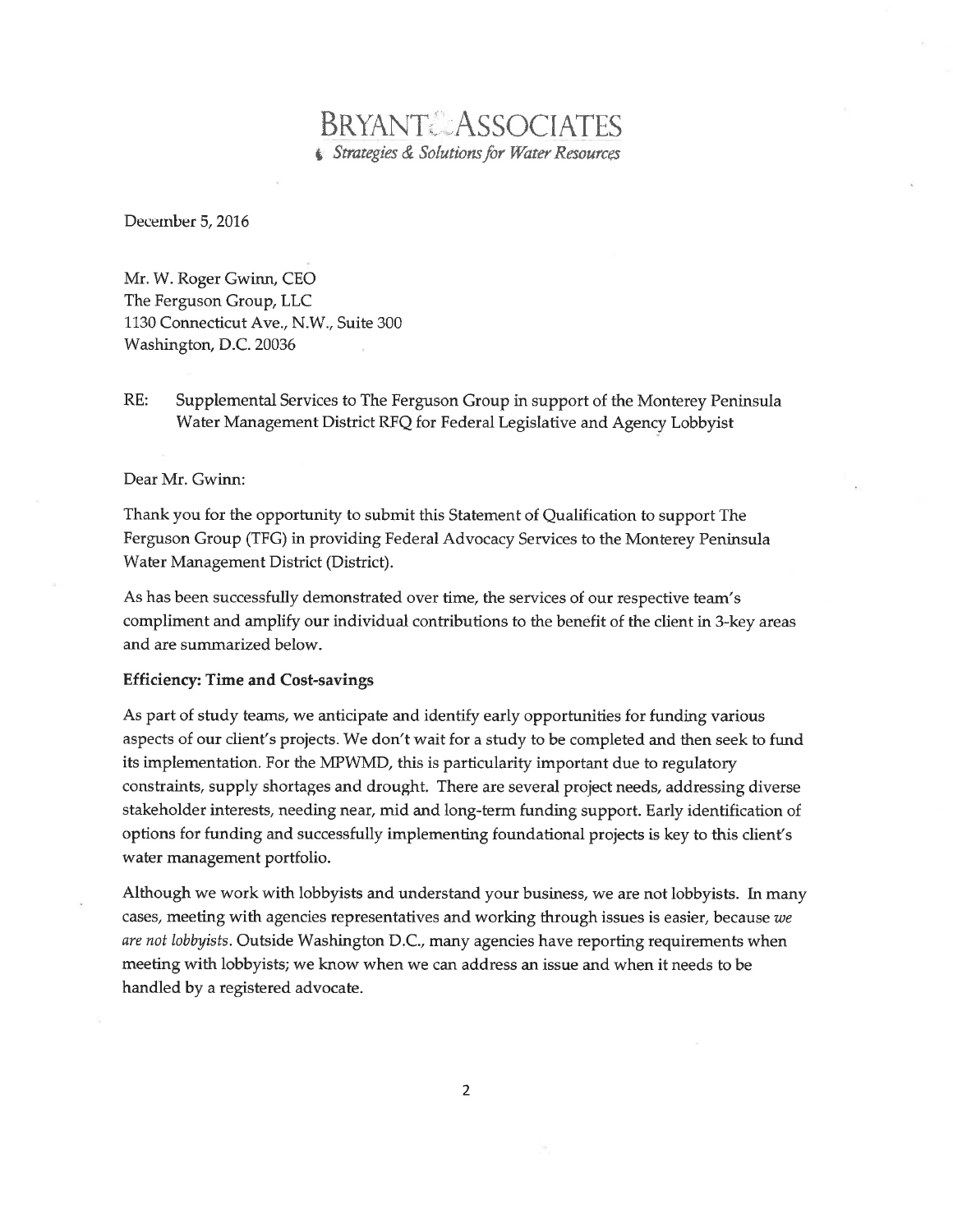#### **Technical Accuracy**

Many of the studies and work we are involved with is considered leading-edge. To be credible in representing the breadth and depth of our client's projects – their ability to meet policy mandates and funding criteria - we must develop information that is technically sound, efficiently illustrates the need and, is accessible to a broad range of people. The technical effort should be linked to and support the implementation strategy and conversely, aspects of the funding and implementation strategy should inform, influence and provide direction to the technical analyses.

#### Communications

Informational outreach materials – across multiple platforms – that covey technical aspects, the ability to meet policy objectives and funding criteria and, highlight your local agency's commitment are imperative for strategic communications. We can quickly and efficiently prepare materials that will both support your advocacy efforts and, that will effectively raise the MPWMD's profile among a very large field of competitors.



#### Pulling It All together: The North Bay Water Reuse Program

The case study below – taken from TFG's  $SOQ$  – illustrates how our respective team's efforts have benefited our clients. In every one of these examples we anticipated the need of our client well in advance of their actual application for funding. This allowed us to develop clear, technically strong materials supporting our requests and, use them to inform agency representatives locally, with policy, the administration and elected representatives.

The resulting outcomes to our client is that the authorizing and funding opportunities – specifically developed to meet their needs – were/are available when they are ready to apply for them and upon award, are immediately put to use. In the interest of brevity, the key information has been highlighted below.

3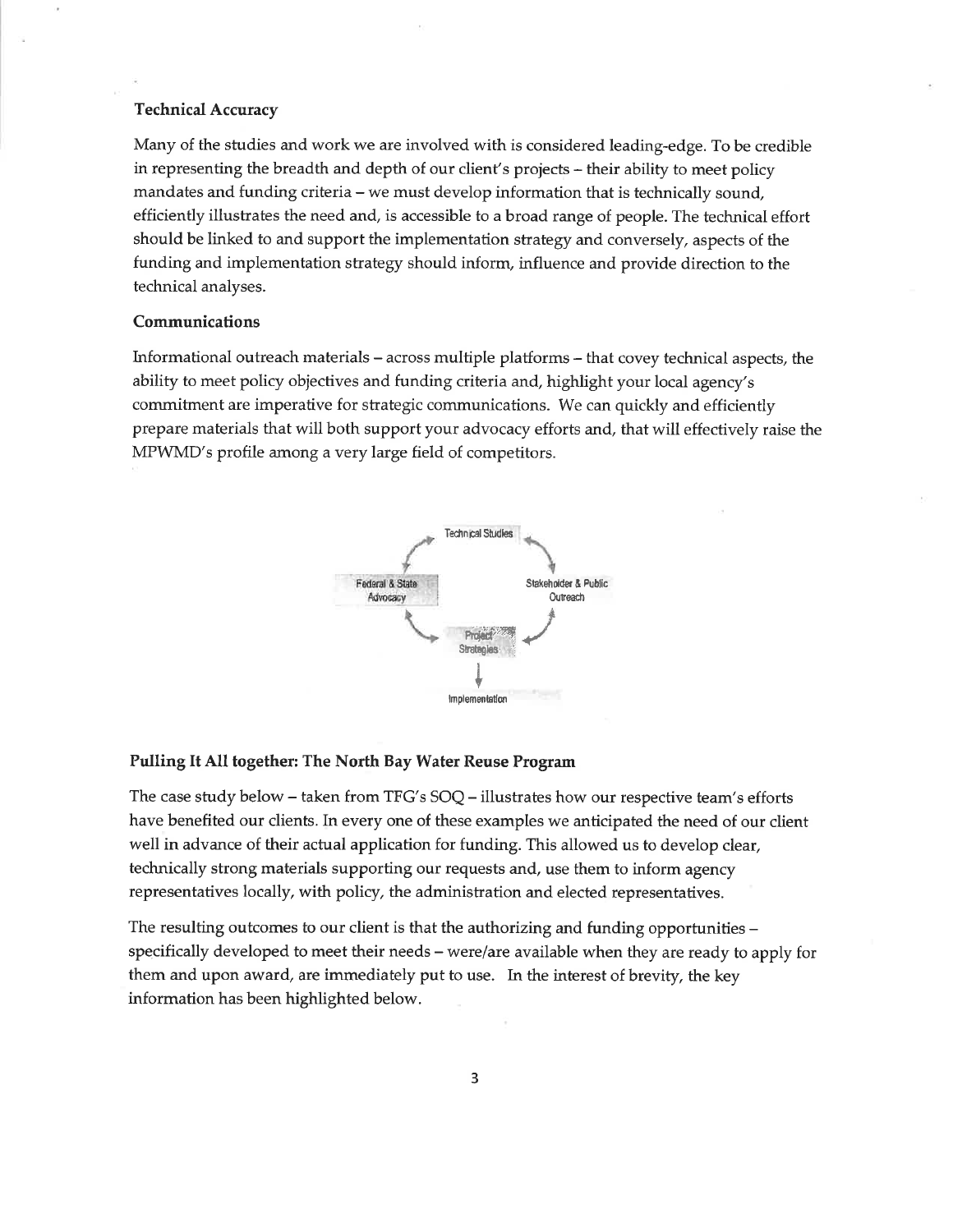The North Bay Water Reuse Program. First, TFG has worked with the North Bay Water Reuse Authority (Authority), a regional-scale partnership of ten water management agencies and local governments in three counties (Marin, Napa, and Sonoma) that rim the north San Francisco Bay, since 2005. TFG worked with the Authority to secure a special, \$25 million authorization in 2009, under the Bureau of Reclamation's Title XVI water reuse program, to help address the water supply needs of this threecounty region using an integrated, regional approach toward developing and implementing projects that provide multiple-benefits meeting the region's urban, agricultural, and environmental water supply needs. In the Fiscal Year 2016 Title XVI competitive grants process, the Authority was able to secure the final increment of funds pursuant to this authorization. The project components allow the Authority members to produce, distribute, and store a reliable source of recycled water and, at the same time, address, among other things, wastewater discharge issues into San Francisco Bay, which is an impaired water body. The NBWRP also promotes collaboration of smaller water and sanitation districts that allows them to have access to funding and expertise that normally they would not have and facilitates leveraging of local, state, and federal funding. The NBWRP is unique in its approach of collectively expanding recycling efforts - and in doing so redefining regional-scale water reuse.

Over the last several years, TFG has also worked with the Authority to secure changes in the way Reclamation allocates funding under the Title XVI program. Specifically, TFG worked with the Authority to secure an increase in the size of construction grants awarded under Title XVI. In Fiscal Year 2010, for example, construction grants under Title XVI were limited to \$1 million per awardee. The Authority led successful efforts to secure an increase in the cap to \$4 million. TFG also worked with the Authority to secure an increase in the cap on feasibility study funding. Originally, support for Title XVI feasibility studies was limited to \$150,000 per study. The Authority pressed Reclamation to increase this cap to \$450,000 and that request was granted in the release of the Fiscal Year 2015 Title XVI program funds.

TFG has also worked with the Authority to build West-wide support for three new federal water infrastructure assistance tools, all of which would be helpful to the District: (1) the creation of a new, innovative, federally-backed, low-interest, long-term loan program through the Bureau of Reclamation; (2) expansion of the WaterSMART program to allow Reclamation to use this highly successful program to provide a more robust level of competitive cost-shared partnerships for a wide range of water supply and water management projects, including small-scale storage, conveyance, and integrated regional water management and recycling; and (3) reform of Reclamation's Title XVI water recycling and reuse program to allow unauthorized Title XVI projects to compete for construction assistance under the program. All three proposals have been included in numerous pieces of federal legislation and are under consideration in on-going drought relief legislation negotiations.

#### **Resumes**

#### **Ginger Bryant, Principal Bryant & Associates**

Over the last 25 years, Ginger Bryant has developed, directed and participated in diverse consulting teams comprised of individuals with the technical and policy expertise required to address complex water management issues throughout the West. Her watershed-based management strategies bring a comprehensive understanding of the value of water from many perspectives, be it landowner, community, state or federal agency.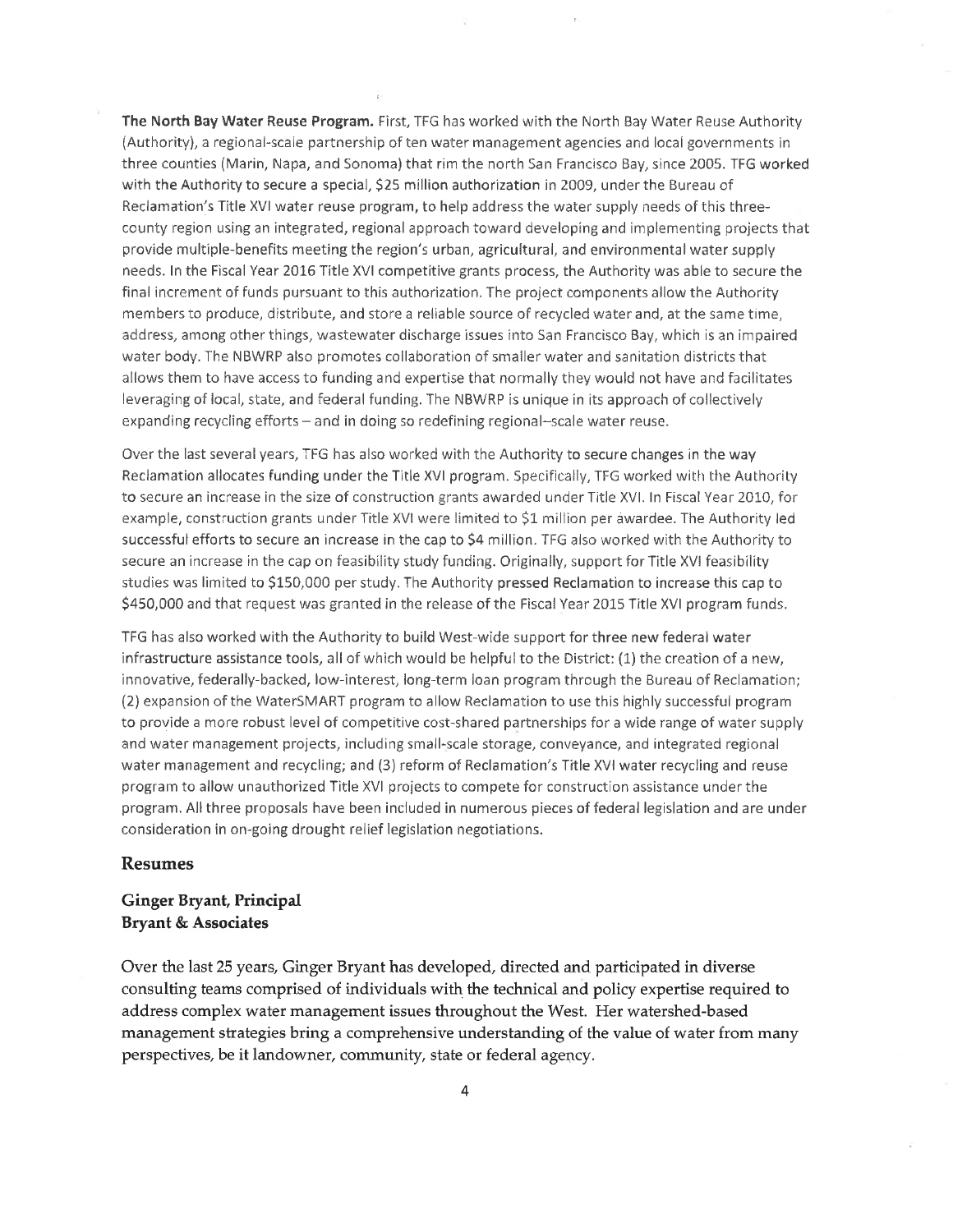Ms. Bryant's approach to water resource planning is uniquely hers and she is recognized as a thought leader on how regional entities can approach diverse, often competing, needs for water and how we, as a society are going to pay to meet these needs.

Ginger's vision and hands-on role yield results in two key areas: 1) as a participant in technical teams, she contributes expertise to successful, innovative strategies addressing water management issues and 2) with policy teams, she develops funding strategies that position projects to successfully secure the financial resources needed for implementation.

Drawing on her years of experience, Ms. Bryant's ideas come to fruition through plans and strategies that are very competitive and highly implementable, addressing complex water and environmental challenges, while yielding diverse benefits for the community at large.

#### Mike Savage, Vice-President **Brown and Caldwell**

Mike Savage is a senior water resources engineer with over 40 years in planning and design of water projects. For the North Bay Water Reuse Program Phase 1, he provided technical direction, led workshops, directed technical approaches, and provided senior review. Mike worked closely with the "Program Development Team" comprised of a Program Developer, Federal lobbyist, and State lobbyist in an integrated approach to develop an implementable suite of projects that meets both the Member Agency needs and the criteria of state and federal funding agencies.

Mike is currently leading the \$3 million-three year NBWRP Phase 2 program where the technical program is again integrated with the Program Development team to formulate a group of projects that can be successfully funded and implemented by the Member Agencies.

The Feasibility Studies include:

- Feasibility Study following USBR Guidance WTR 11-01  $\bullet$
- Environmental documentation following CEQA and NEPA  $\bullet$
- Public involvement program
- Financial Feasibility Analysis following USBR Guidance WTR 11-02  $\bullet$

Mike has been engaged in large regional-scale water reuse projects for over 35 years including the San Francisco Water Reuse Study, the Central California Regional Water Recycling Program (CCRWRP), the Bay Area Regional Recycling Project (BARWRP), and the Southern California Comprehensive Water Recycling and Reuse Study(SCCWRRS). Additionally, he has been engaged in watershed studies for the Santa Clara River and the Santa Margarita River and integrated resource plans for Los Angeles, Rancho California WD and Otay WWD.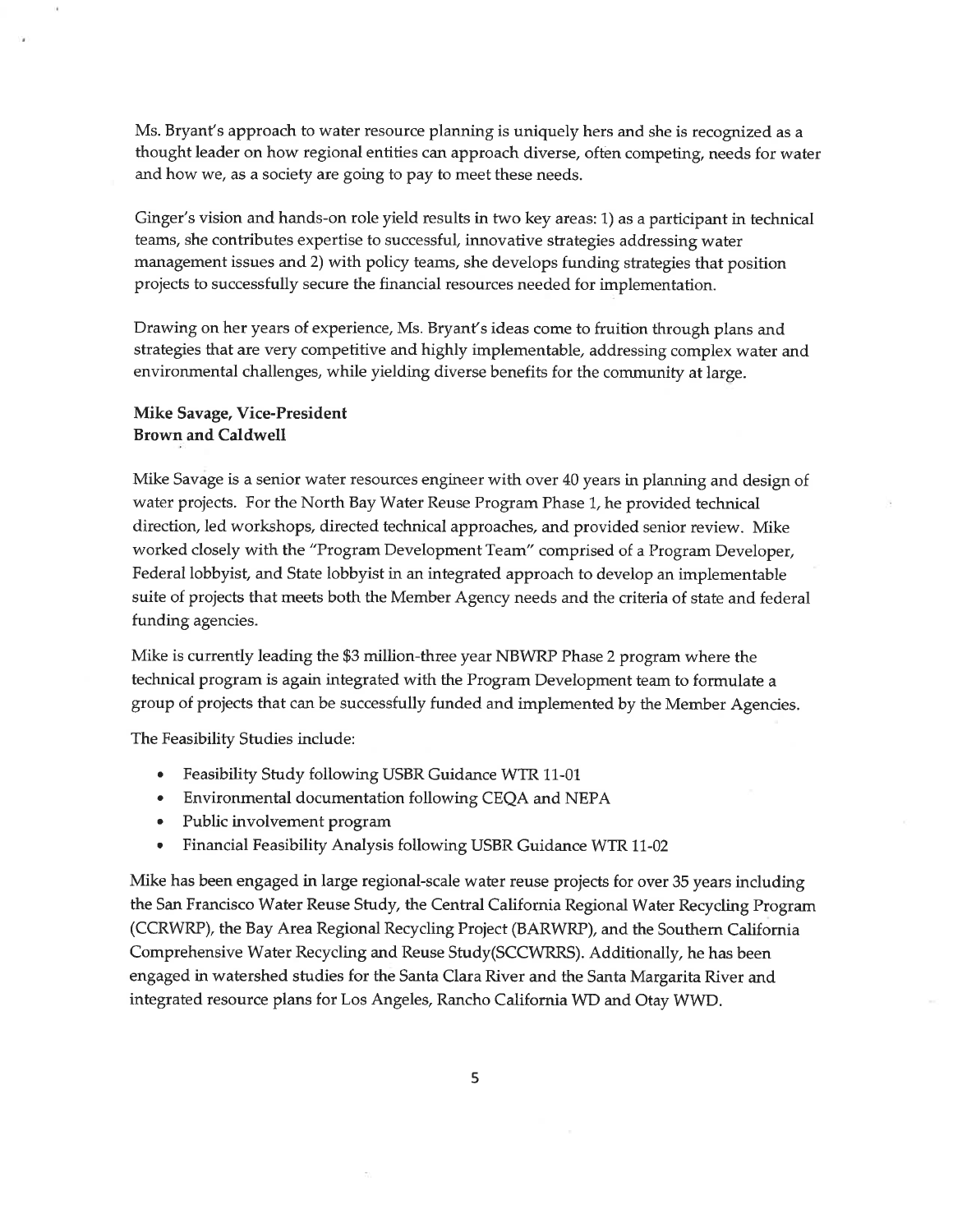#### Mark Millan, Principal Data Instincts

Mark Millan is the Principal of Data Instincts – a professional consultancy specializing in public information, public outreach, and public involvement for implementing recycled water projects. For over 20 years he has been instrumental in coordinating and advising on outreach strategies and stakeholder issues and facilitation for challenging water related projects. Mark and his team have also been proficient at creating outreach materials, including web and social media components, that can best position a project for funding opportunities.

These include the following efforts:

- $\bullet$ Developing materials to support the pursuit of necessary authorizations and funding
- Assist with related tours of project areas for prospective customers, special interest groups and local, state and federal funding interests
- $\bullet$ Producing collateral materials and PowerPoint presentations for meetings
- Assisting and providing guidance in preparing outreach materials and presentations  $\bullet$ that respond to questions and concerns
- Responding to press inquiries and provide guidance on media related matters
- Preparing press releases, opinion pieces, message points and other media related items in support of funding efforts

#### Fees

These services can be retained on an hourly or annual retainer basis serving the needs of TFG and MPWMD. All negotiated fees are based on hourly rates that range from \$200-300.00 per hour.

#### References are available upon request.

Once again, thank you for the opportunity to submit this information regarding assistance to the MPWMD and ultimately, the community they serve.

Sincerely,

GESC ENOU

Ginger Bryant, Principal Bryant & Associates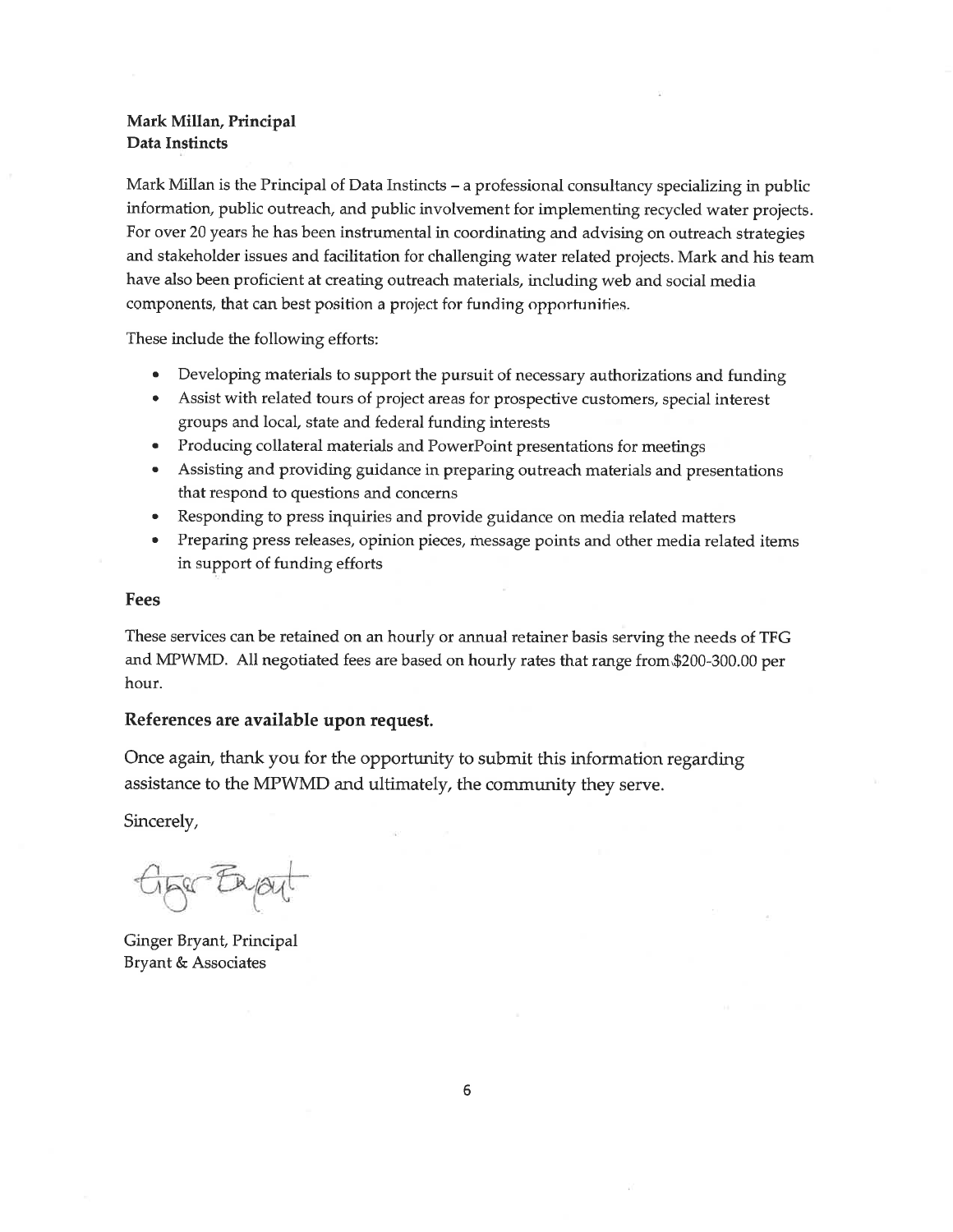Submitted by J. Arriaga at 12/12/16 Meeting Item 3

# MPWMD

2016 Budget and Legislative Report: Highlights and Emerging Issues

> JEA & Associates 770 L Street, Suite 1030 Sacramento, CA 95815 [jeaandassoc@aol.com](mailto:jeaandassoc@aol.com)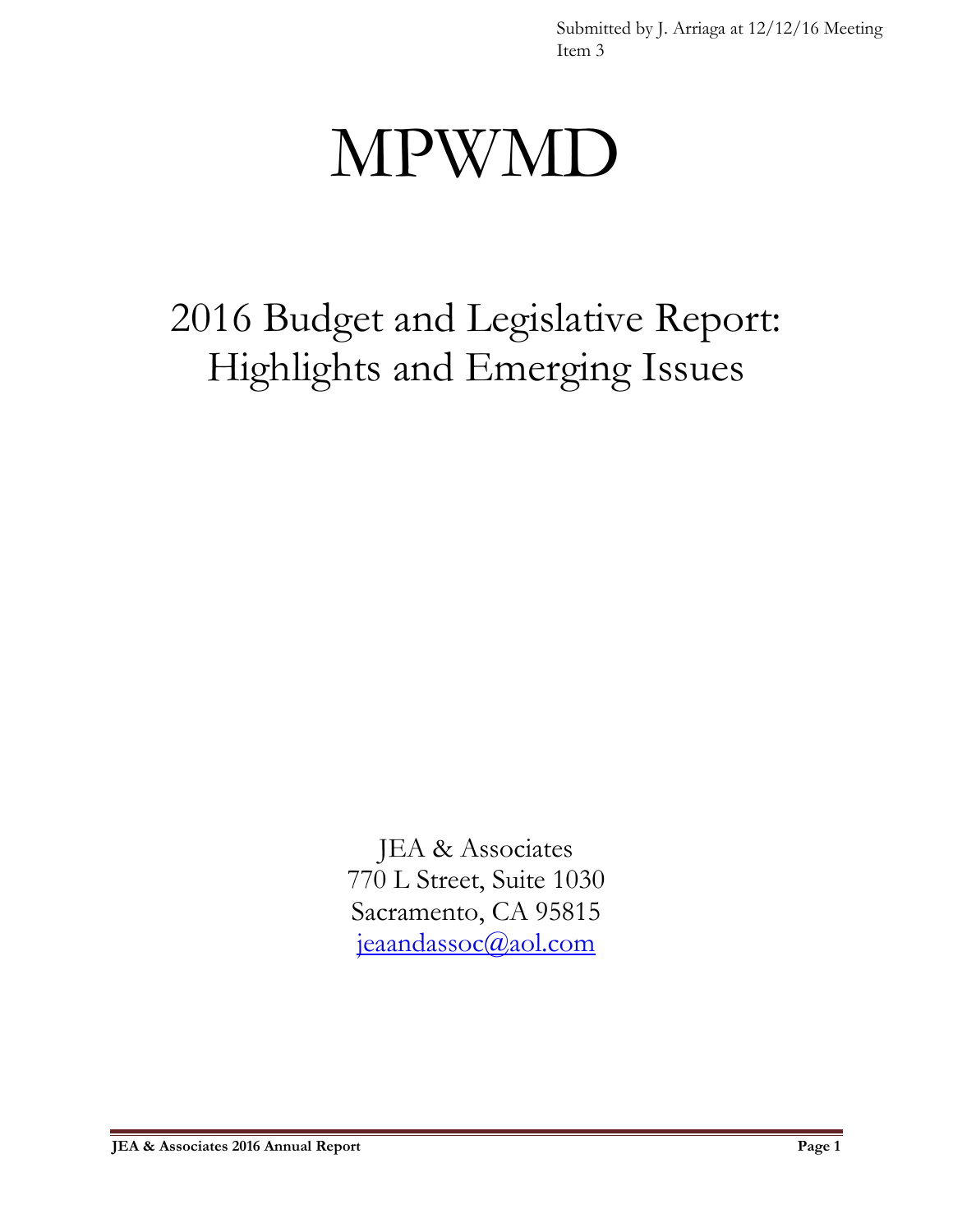# **Introduction and Highlights:**

The beginning of the 2016 legislative session convened on January  $4<sup>th</sup>$ , and two large priorities carried over from the prior year: transportation infrastructure funding and long-term healthcare funding special sessions *(see below)*. During the regular session, the Legislature introduced over 2500 bills on all subject matters; however, there was a notable number on human trafficking and medical marijuana regulation clean-up.

For the veteran Governor and new Senate and Assembly leaders, 2016 was a relatively calm legislative year. There were no overly-controversial bills, like last year's death with dignity or vaccination requirements. Regarding water issues, with the passage of the Water Bond two years ago the only area that the legislature continued to focus on was drought related legislation. This type of "calm" could be indicative of dire times ahead in the next year with budget revenues plateauing and the inevitable fallout from this November's election: both presidential and initiative-wise. Even with a new supermajority in the Assembly and Senate, the Governor and Legislature will be shifting its priorities from progressive and proactive to protectionary and cautious. With a downturn in the economy on the horizon and billions in federal funding at risk, it is safe to assume that the Governor will be presenting a drastically scaled-back budget in January. This budgetary shift and looming threat could most likely threaten any deal on transportation infrastructure funding if not passed before. Additionally, the state will be focused on recreational marijuana implementation, state immigration and social service policies and inevitable legal battles with the federal government. California will undoubtedly miss the "calm" of 2016.

The following are highlights summarized from this year's session:

# **2016 Legislative Highlights:**

# **SPECIAL SESSIONS -**

In his January Budget proposal, Governor Brown laid out two priority issues for the Legislature to address this session: transportation infrastructure funding and healthcare funding. Through an executive order in 2015, two special sessions convened to address these long-term funding solutions. The Legislature was effective in moving healthcare proposals, like the managed-care organization tax and tobacco regulation (details below), before the session closed out in mid-May. That same cannot be stated for the special session on transportation. Since the session on transportation was convened in 2015, the Legislature has been bogged with multiple proposals from both Houses, both parties, both Transportation Committees, that consensus lost to confusion. Conversely compounding the lack of progress was the Republicans new leadership that unequivocally refused to consider any proposal that levied a tax, which is near impossible when trying to accumulate over \$60 billion over the next ten years.

# **TRANSPORTATION –**

In the last week of session, both Transportation Chairs unveiled a \$7.4-billion transportation, the latest effort to break through a yearlong logjam over the state's funding woes. The plan, highlighted by an increase of 17 cents per gallon in the gas tax, comes from Assemblyman Jim Frazier (D-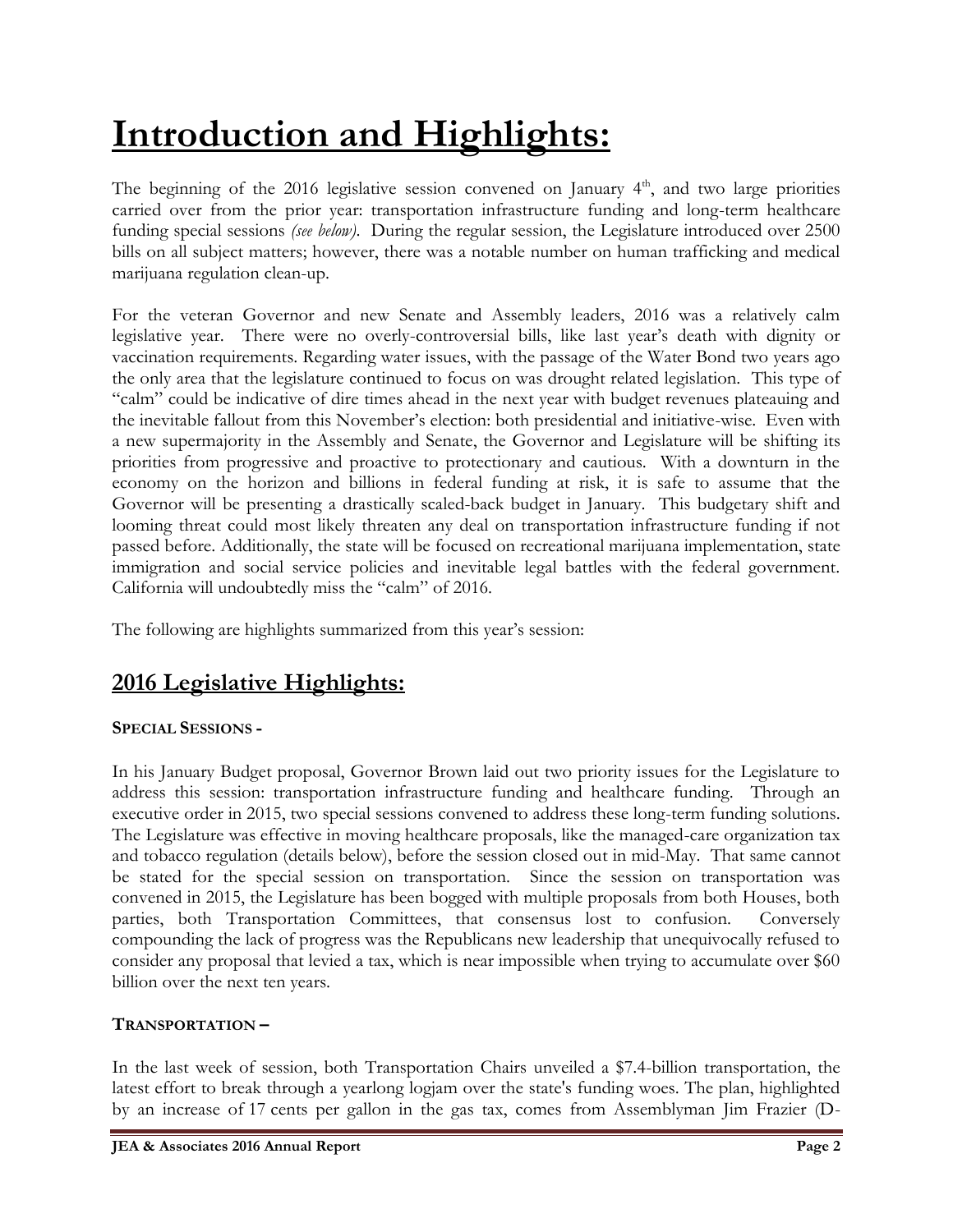Oakley) and Sen. Jim Beall (D-San Jose) in an attempt to unify the disparate proposals the pair had previously introduced in their respective houses.

The combined plan is more than double the Governor's \$3.6-billion proposal, which calls for a 6 cent gas tax hike. Last summer, the Governor called a special session of the Legislature to highlight the \$130-billion backlog in state and local road repairs, as well as the billions more in other transportation budget deficits. But lawmakers have made little progress, especially with gas tax hikes - which would require a bipartisan supermajority vote - on the table.

After the election, both the Governor and Leadership have been negotiating with moderate Democrats and Republicans on a deal. However, they were not successful in pulling together a deal before the November 30<sup>th</sup> deadline for the special session. While the Assembly and Senate have a supermajority many are not optimistic that the new Legislature will see transportation infrastructure as a top priority given the state's financial uncertainty with the new Trump Administration. More should come to light when the Legislature reconvenes on December  $5<sup>th</sup>$  as to another renewal of the special session and a possible deal for the funding.

# **NO PLACE LIKE HOME INITIATIVE –**

When the Legislature convened in January, that same day, leaders in the Senate proposed their "No Place Like Home" initiative aimed at combatting homelessness and the mental health issues perpetuating and increasing the state's crisis. The \$2 billion endeavor aimed at diverting existing mental health dollars to leverage bonds for counties to address their homeless population housing and mental health needs. After much debate with the Governor, he signed the enabling legislation AB 1618 in June. The following are some of the details

Diverts Mental Health Services Act (MHSA) funding off the top of revenues to finance loans to counties to build permanent supportive housing for those who are mentally ill and chronically homeless.

- Includes three pots of funding in four rounds:
	- Noncompetitive Pot: \$200 million in "over the counter" funding for counties to start development process and capitalize operating reserves. Counties eligible for funding based on their homeless count, includes potential \$500,000 minimum award for counties with low homeless counts.
	- Competitive Pot: Up to \$1.8 billion in funds to counties, with counties grouped into tiers: LA, Large Counties with more than 750,00 resident, Medium Counties with between 200,001 and 749,999, and Small with less than 200,000 residents)
	- Alternative Process: Allows 4 counties with largest homeless count (Los Angeles, San Francisco, Santa Clara, and San Diego) to access funding directly but limits them in proportion to their homeless count.
- Includes \$2 million for Technical Assistance to counties based on size
- Uses up to 5% for state administrative costs; 4% of competitive pot is set aside for a default reserve in case a local project has issues.
- Requires counties to commit to providing supportive services for 20 years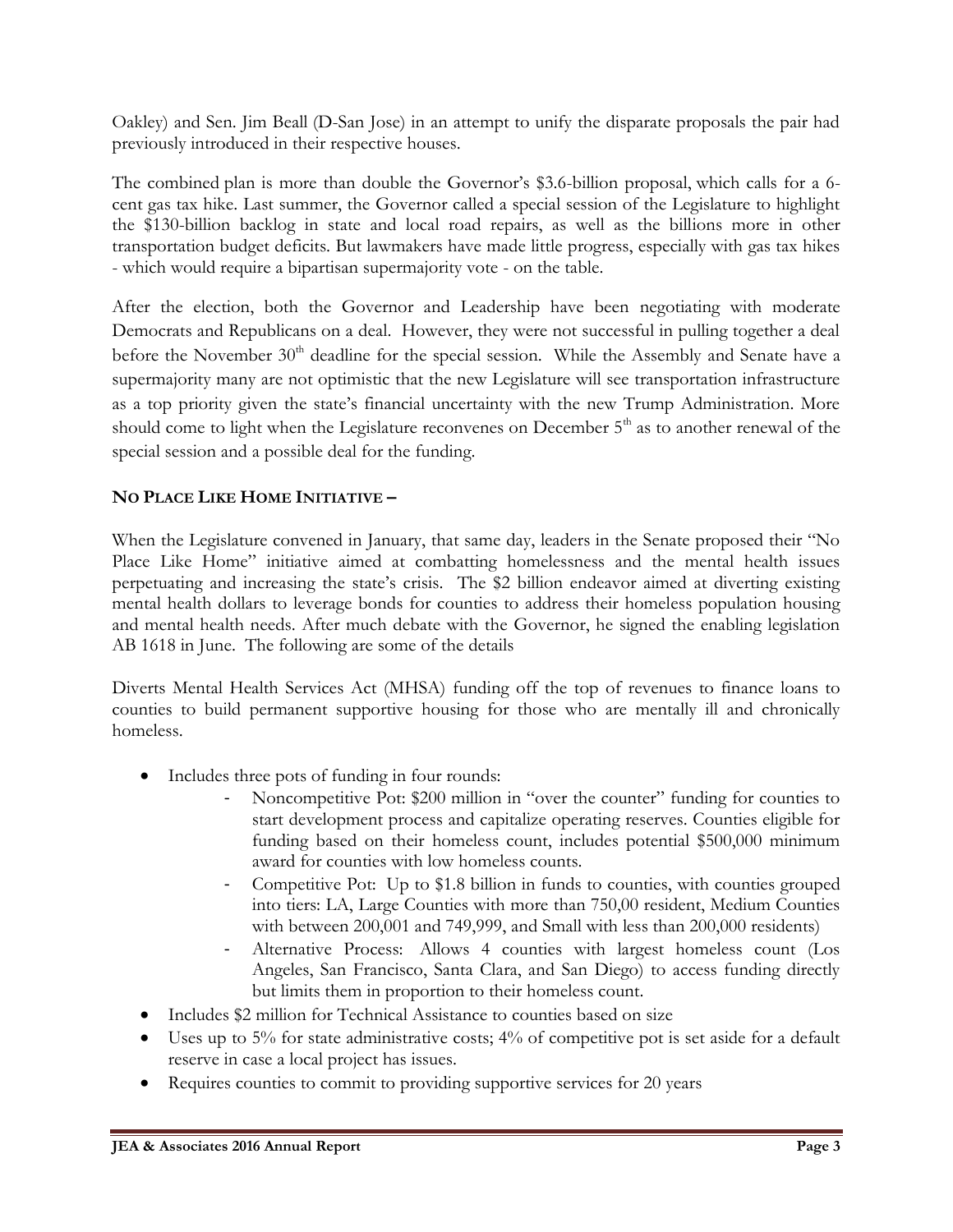Allows these supportive housing units to be occupied by those coming from corrections and transitioning from the foster care system.

# **TOBACCO REGULATION –**

As part of the Democrats last-minute push in the healthcare special session before it shut down, they passed the state's most sweeping tobacco regulation package to date. Subsequently, the Governor signed five out of six bills to strengthen the state's tobacco laws, as well as regulate vaping. The bills a) raise the age of smoking to 21, b) bans vaping in all places where smoking is prohibited, c) expands smoke-free workspaces to include hotel lobbies, bars and banquet rooms, d) expands eligibility of tobacco prevention funds to charter schools, and e) increases tobacco retailer license fee from a one-time \$100 to an annual \$265. The Governor did however veto a bill that would have permitted counties and cities to establish their own tobacco tax.

# **HEALTHCARE –**

**1115 Waiver** – After using up several extensions to the state's 1115 waiver, an agreement was made between the state and the Center for Medicare and Medicaid Services (CMS) and passed by the Legislature in mid-February. The new waiver called Medi-Cal 2020, effective January 1, 2016 through December 31, 2020. The total initial federal funding in the renewal is \$6.2 billion over five years, with the potential for additional funding in the global payment program outlined below. Medi-Cal 2020 will enable California to continue the delivery system transformation of public hospital systems begun under the Bridge to Reform Waiver. It will also implement new efforts to further improve services across the Medi-Cal program, including in the Medi-Cal dental program and in the treatment of high-risk, vulnerable populations.

The agreement includes the following core elements:

- A delivery system transformation and alignment incentive program for designated public hospitals and district/municipal hospitals that totals \$3.3 billion.
- A global payment program for designated public hospitals for services to the remaining uninsured. The program transitions around \$1 billion in current federal Disproportionate Share Hospital funding annually along with federal uncompensated care funding (initially \$276 million) into a value-based system aimed at improving care for the remaining uninsured.
- A whole person care pilot program that would integrate care for high-risk, vulnerable populations in a City-based, voluntary program. The funding for this program would be up to \$1.5 billion.
- A dental transformation incentive program totaling \$750 million.

In addition to these programs outlined above, the federal government requires as a condition of the waiver an independent assessment of access to care and network adequacy for Medi-Cal managed care beneficiaries and independent studies of uncompensated care and hospital financing.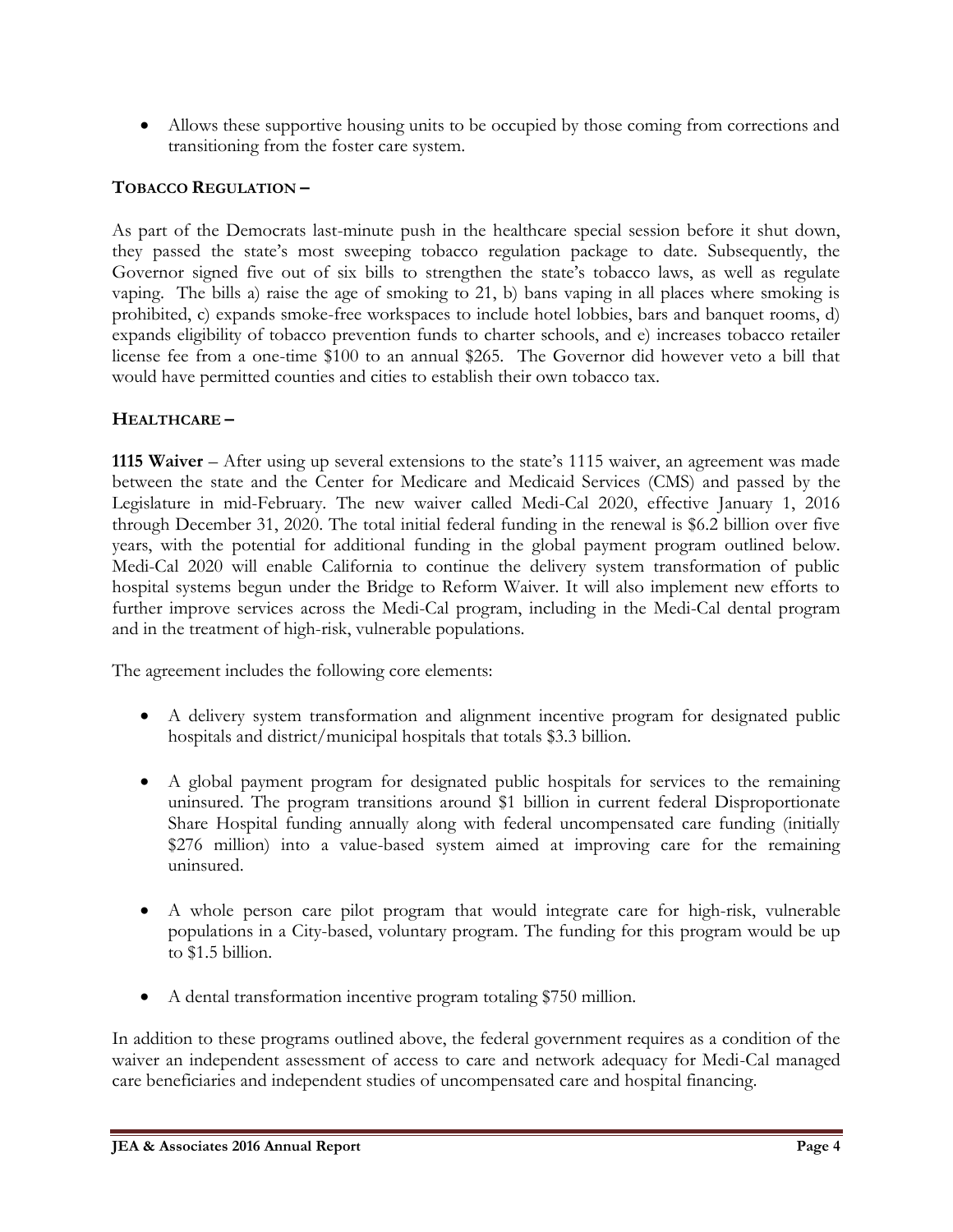**Managed Care Organization (MCO) Tax** – In his January budget, the Governor pressed the Legislature to act swiftly in passing a new MCO tax that, if not complete, would leave a gaping \$1.1 billion deficit in his May Revision. In late-February, under the healthcare special session, the Legislature, in a bipartisan effort, passed legislation extending this tax agreement. The deal will result in a net tax cut, maintain more than \$1 billion in critical federal funds, reduce debt by more than \$400 million and direct approximately \$300 million in new funding to help those with developmental disabilities. The legislation restructures the taxes assessed on the health insurance industry and is projected to reduce overall tax liability for the industry

# **2016 Budget Highlights:**

Governor Brown signed the 2016-17 state budget on June  $28<sup>th</sup>$  and did not exercise his line item veto authority. His approval of the main budget bill, Senate Bill 826, is part of the \$167 billion dollar budget package that provides a mix of long-term savings and one-time infrastructure spending championed by the Governor as well as on-going commitments for youth and families sought by the Legislature.

## Significant details of the 2016-17 Budget:

## **Boosting Reserves, Paying Down Debt**

In addition to the constitutionally-required \$1.3 billion deposit, the budget directs an extra \$2 billion contribution into the Rainy Day Fund - bringing the state's reserve fund to \$6.7 billion, or 54 percent of the goal. The budget also directs \$1.75 billion to the Special Fund for Economic Uncertainties, which also helps the state meet obligations in the face of declining revenue or unanticipated obligations, and pays down debts and liabilities by \$1.3 billion from Proposition 2 funds.

# **Counteracting Poverty**

This year's budget begins implementing the state's new \$15 per hour minimum wage by raising the statewide minimum wage to \$10.50 per hour beginning on January 1, 2017. The budget also funds cost-of-living increases for Supplemental Security Income/State Supplementary Payment, the first boost since 2005.

The budget also repeals of the "maximum family grant rule" in CalWORKs, which had denied support to children born to parents who were receiving aid. It also limits the state's asset recovery from the estates of deceased Medi-Cal recipients.

#### **Reducing Housing Costs**

The budget reflects \$3.6 billion in state and federal funding and award authority for many affordable housing and homelessness programs, including increased funding for CalWORKs rapid rehousing and emergency homeless shelters.

#### **Strengthening Infrastructure**

The budget includes \$2 billion for state infrastructure improvements and maintenance, including \$1.3 billion General Fund for state buildings, \$270 million in lease-revenue bond authority for local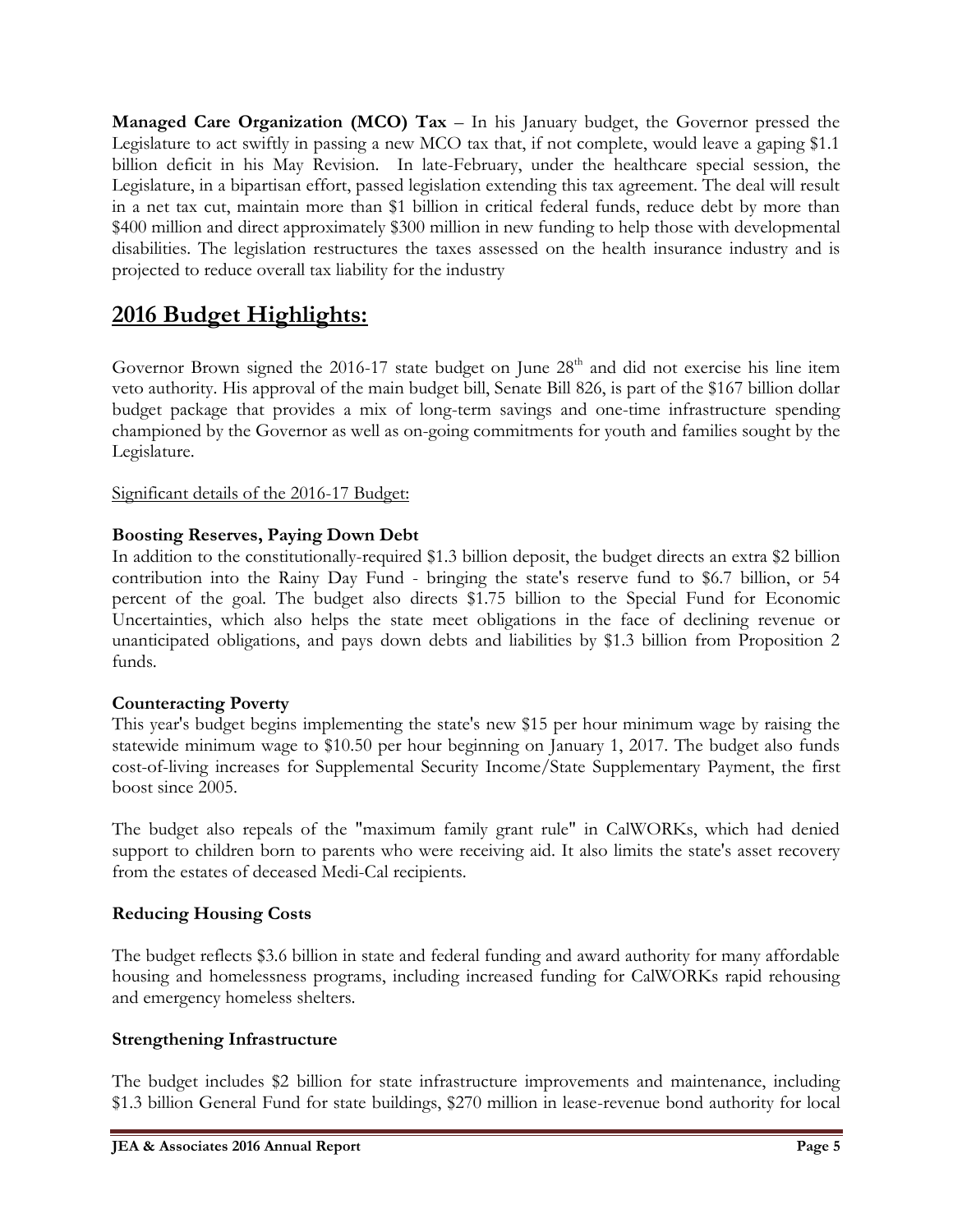jails and \$688 million (\$485 million from the General Fund) for critical deferred maintenance at levees, state parks, universities and community colleges, prisons, state hospitals and other state facilities.

# **Local Government Funding –**

Many key budget issues for counties were successfully addressed in the budget, these include:

- \$270 million for jail construction grants.
- \$25 million in grants for hard to site criminal justice facilities to cities and counties.
- \$127.3 million for group home reform
- \$10 million in State Responsibility Area Fire Prevention Fund grants, including \$5 million in grants to local governments specific to tree mortality and tree removal and \$5 million for general fire prevention.
- \$11 million to assist in the removal and disposal of trees in high hazard zones.
- \$30 million to support local jurisdictions using the California Disaster Assistance Act Program for tree mortality and other disasters.
- \$644,000 for PILT (Payment in Lieu of Taxes)
- \$2.5 million for Williamson Act
- Nearly \$400,000 in state backfill for counties with insufficient ERAF

# **Budget Funding to the Monterey Region –**

The budget included three funding allocations to the Monterey region:

- \$1 million to the Monterey County Water Resources Agency for use in the Salinas River, to assist in the removal of excess vegetation and trash, increase efficiency of instream flow using sediment and vegetation management strategies, and support the development and implementation of long-term management policies. The City supported Senator Cannella's legislative request, SB 1264 in April, which appropriated these funds for the same purpose, in addition to his budget request.
- \$200,000 to support the Greater City of Salinas Regional Water Management Group implementation of a pilot project to address drinking water and wastewater needs of the disadvantaged communities in the Salinas Valley. Essentially, this appropriation will to continue fund a disadvantage community water treatment project for Seaside Valley that the Legislature appropriated \$500,000 in 2013 to kick-start the project.
- \$5.5 million to the City of Salinas One-time funds to assist in counter violence and gang activity efforts. JEA & Associates and the City of Salinas began working on this proposal to Senator Cannella in December of last year.

# **2016 General Election –**

California once again proved its progressive dominance on Election Night. The state elected its first African-American U.S. Senator, gave the Assembly and Senate Democrats a supermajority, passed two tax-increases to fund programs for the low-income residents, and a significant tobacco tax. However, the big initiative of the night, Proposition 64, will legalize the recreational use of marijuana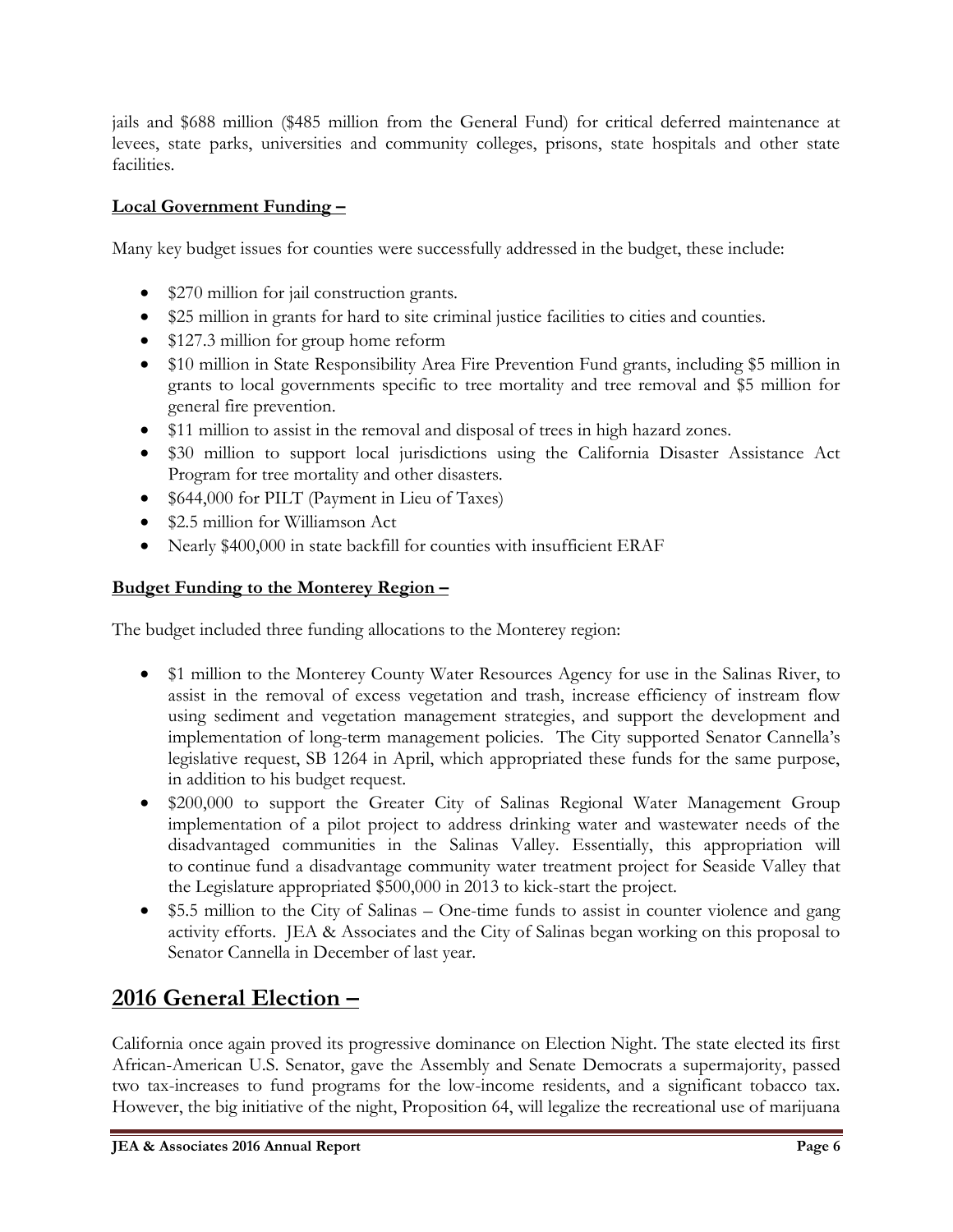passed steadily. The Administration and Legislature anticipated the passage and overhauled the administration of the medical cannabis industry so that recreational use would fall under its auspices. As of November 9<sup>th</sup>, personal use, transfer, cultivation and transportation rights go into effect. Medical cannabis ID cardholders immediately exempt from state sales tax on marijuana. Additionally, \$5 million will transferred from the state's general fund to the Department of Health Care Services to provide for a public information program. \$30 million transferred to regulatory agencies to begin rule making. In December, counties and cities could begin to create temporary retail licenses (e.g., stores and farms). In the first quarter of 2017, the counties and cities could begin to issue these licenses and state rule-making hearings will likely commence with draft regulations and chaptered regulations expected in the third quarter. Beginning in January 2018 is the deadline for state departments of Consumer Affairs, Food and Agriculture and Public Health to begin to issue licenses. It is also the deadline for marijuana bureau to begin to investigate the feasibility of creating nonprofit licenses. Furthermore it is the beginning of 15 percent marijuana retail sales tax, as well as the beginning of commercial cultivation taxes.

With that said, the new Trump administration could greatly impact the state's medicinal and recreational laws for marijuana. While Trump has stated that he is a supporter of medicinal marijuana, his views on recreational use is unclear, which could prompt federal interference. In regards to medicinal marijuana, he has stated that he would like to change its federal classification from a Schedule 1 drug to a Schedule 2, which would effectively legalize medical cannabis nationally and bring it under the regulation of the Department of Food & Agriculture, thus possibly conflicting with California's laws and regulations.

But more importantly, the impact of a Trump administration and Republican-controlled Congress could potentially have devastating financial ramifications for the state. With the promise to dismantle the Affordable Care Act, the state will lose billions of federal dollars, millions will lose coverage, federal funding for Planned Parenthood and other social/health programs for the lowincome will come under funding fire, which will leave the state trying to backfill the damage. Adding to further this uncertainty are the effects on our global economy and foreign trade which will trickle down into our local economies, pension and retirement, inflation, General Fund, reserves, etc. While it is yet unknown how this will play out for this unabashedly blue state, it is reasonable to expect a financial and social blow that could take many years to recover from.

# **Emerging Issues for 2016:**

With the 2015-16 legislative session closed out, many vital issues remain unresolved and/or emerging for the next year. The following is our assessment of issues that should consider for the next session:

- **Transportation Infrastructure Funding –** As discussed above, if the Legislature fails to pass an infrastructure funding package before November  $30<sup>th</sup>$ , it is uncertain, given the new federal political environment if it will be their top priority when they convene in January.
- Election Fallout In an unprecedented election, the state has several high priorities as a result. There will be the implementation of the recreational use of marijuana, a tobacco tax and most significantly, the potential budget and policy impacts of a new Trump Administration. The state will be looking at protecting the ACA, open trade and foreign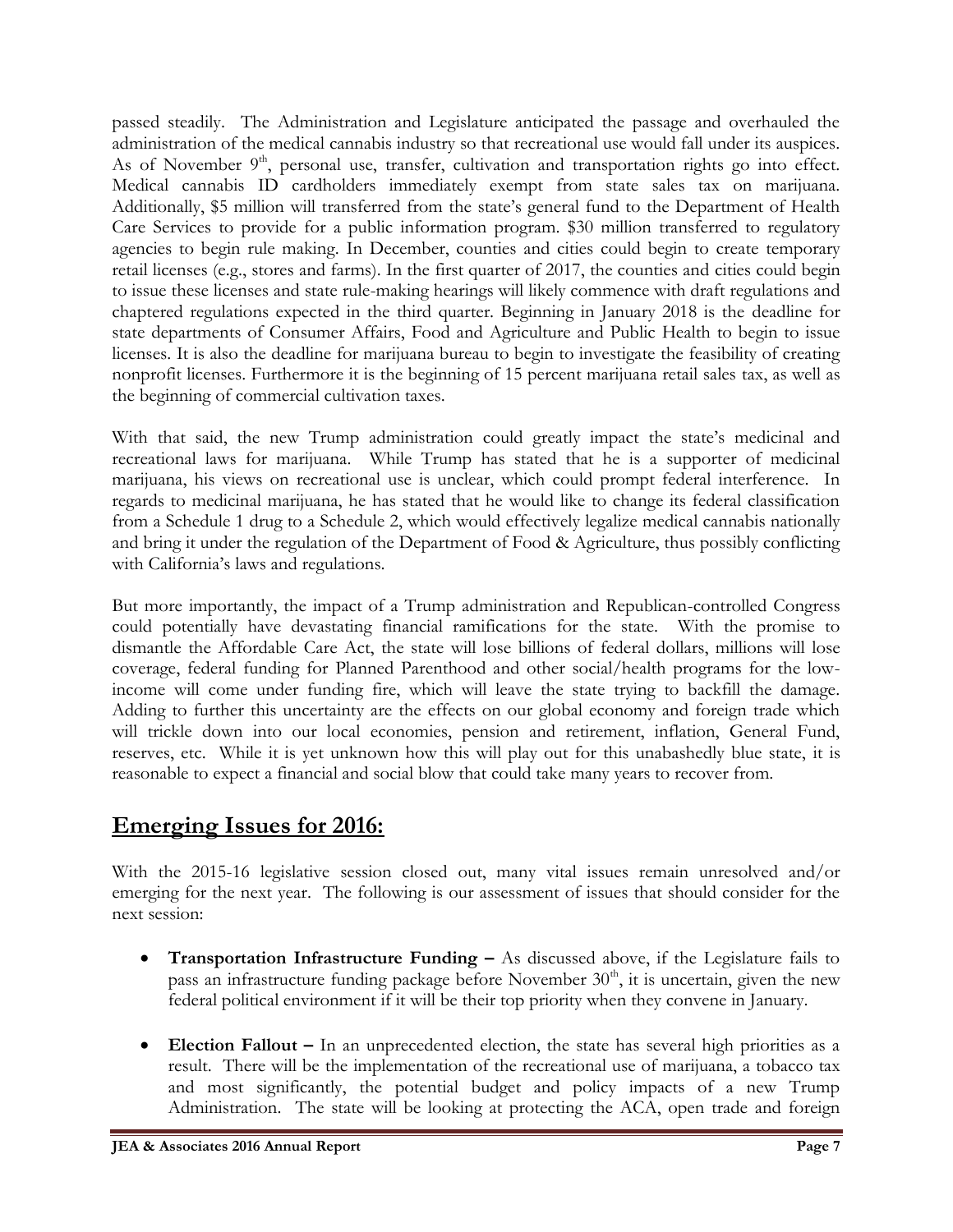exports, immigration policies and progressive stances, such as gay marriage and abortion. Additionally, the Democrats in the Assembly and Senate now hold a supermajority; however, it is unclear at this point in how Governor Brown and Leadership will utilize this new legislative sway.

- **No Place Like Home Implementation** As previously mentioned this new source of funding for housing and mental health services are going to be significant for the Monterey region. JEA & Associates will be closely monitoring the drafting of the regulations in order to maximize funding to the region, as well as allow for flexibility in funding certain projects.
- **FORA** JEA & Associates will continue to monitor the progress of the FORA 2020 sunset and transition plan in order to keep a pulse on all proposals and options being developed on this issue. JEA & Associates will remain at the ready to introduce legislation or facilitate legislative meetings and discussions on the subject.

# **Advancing and Defending Our Clients' Interests in 2016**

JEA & Associates has proudly represented MPWMD and its interests before the California Legislature, the Governor's Administration and numerous regulatory bodies for the several years. MPWMD has expected and received proactive information reporting; clear and concise analysis and reports on the Governor's budget and related legislation; developed and maintained strong and effective relationships with advocacy organizations and coalitions, key members of the Administration, as well as key policy and decision makers in the Legislature.

Each year, JEA & Associates works closely with MPWMD to assist in developing and framing your legislative priorities and then allocates JEA's resources to advance and defend those priorities. Through timely legislative bill tracks, JEA & Associates helps MPWMD stay informed on vital policy and political happenings, in addition to providing critical feedback and strategy on developments as they occur. JEA & Associates' Capitol Weekly Report provides current stories and analysis on legislation, hot issues, budget plays and key staff moves.

Despite the state's lingering fiscal, policy and political challenges in 2016, JEA & Associates is proud to have helped MPWMD understand and navigate the legislative and budget process. In those cases where specific issues or legislation loomed large on the Agency's priorities, we did our utmost to meet your expectations and achieve your outcome.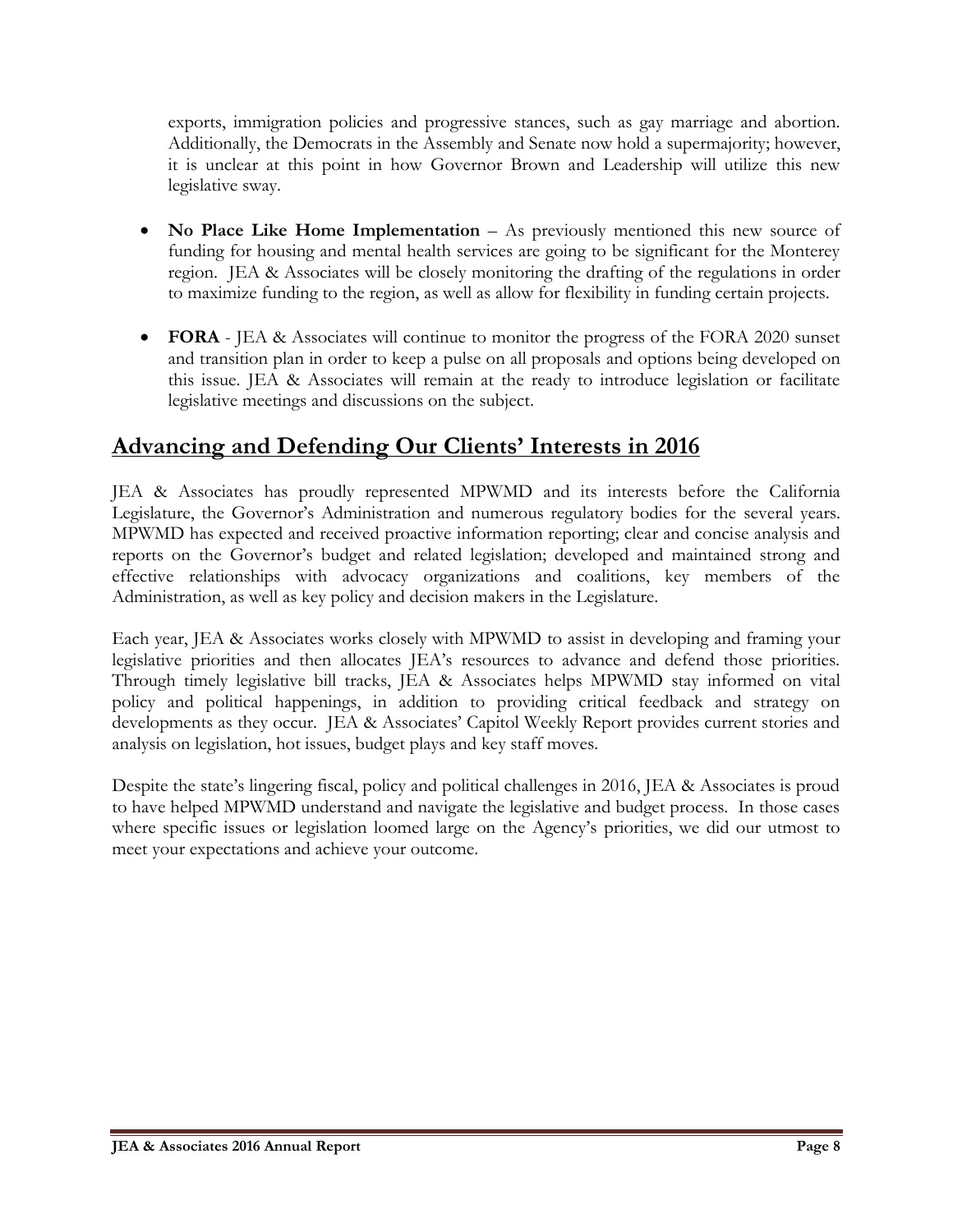## **MPWMD 2016 Legislative Package:**

Throughout this legislative session, JEA & Associates identified, tracked and monitored several bills, and after much analysis and discussion, narrowed the list to those seen below.

#### Recycled Water

[AB 2022](http://ctweb.capitoltrack.com/public/publishbillinfo.aspx?bi=I6eks665U%2fXlaKn6an%2fevQ%2bgK8Wyog3N8CeTfEmTDvSqlUyGPOANI%2fCHz5liPcx9) [\(Gordon](http://asmdc.org/members/a24/) D) Advanced purified demonstration water. Introduced: 2/16/2016

Last Amended: 8/15/2016

Status: 9/21/2016-Chaptered by Secretary of State - Chapter 408, Statutes of 2016.

Summary: Would authorize the operator of an advanced water purification facility to cause advanced purified demonstration water to be bottled and distributed as samples for educational purposes and to promote water recycling, as specified. The bill would prohibit the advanced purified demonstration water in each bottle from exceeding 8 ounces and would prohibit that water from being distributed unless the water, among other requirements, meets or exceeds all federal and state drinking water standards.

#### **Desalination**

[AB 1871](http://ctweb.capitoltrack.com/public/publishbillinfo.aspx?bi=w6t6FJqy%2bKABEDLVR0EzMCcq2KYBX81hPom%2bHtStOvyP1uE8CfAiHCSwhtrJvqbK) [\(Waldron](https://ad75.asmrc.org/) R) Coastal resources: development: water supply projects.

Introduced: 2/10/2016

Last Amended: 3/18/2016

Status: 4/22/2016-Failed Deadline pursuant to Joint Rule 61(b)(5). (Last location was A. NAT. RES. on 3/28/2016)

Summary: Current law, the California Coastal Act of 1976, requires any person wishing to perform or undertake any development in the coastal zone, as defined, in addition to obtaining any other permit required by law from any local government or from any state, regional, or local agency, to obtain a coastal development permit from the local government or California Coastal Commission, as specified. This bill would limit the growth-inducing impacts the commission may consider in its review of a coastal development permit for a water supply project.

[AB 1925](http://ctweb.capitoltrack.com/public/publishbillinfo.aspx?bi=d47nLqtnLwXqxWFnsp%2fSKCoDD1VtDJpZxqL2RxpCus8oKzyhCTtfi2L8rC1fQEJ%2b) [\(Chang](https://ad55.asmrc.org/) R) Desalination: statewide goal.

Introduced: 2/12/2016

Last Amended: 4/18/2016

Status: 6/3/2016-Failed Deadline pursuant to Joint Rule 61(b)(11). (Last location was APPR. on 4/19/2016)

Summary: The Cobey-Porter Saline Water Conversion Law, states the policy of this state that desalination projects developed by or for public water entities be given the same opportunities for state assistance and funding as other water supply and reliability projects, and that desalination be consistent with all applicable environmental protection policies in the state. This bill would require the Department of Water Resources to establish a goal of a specific number of acre-feet of drinking water to be desalinated per year by the year 2025 and of a greater specific number of acre-feet of drinking water to be desalinated per year by the year 2030, as part of a comprehensive water plan that fully evaluates other, specified options.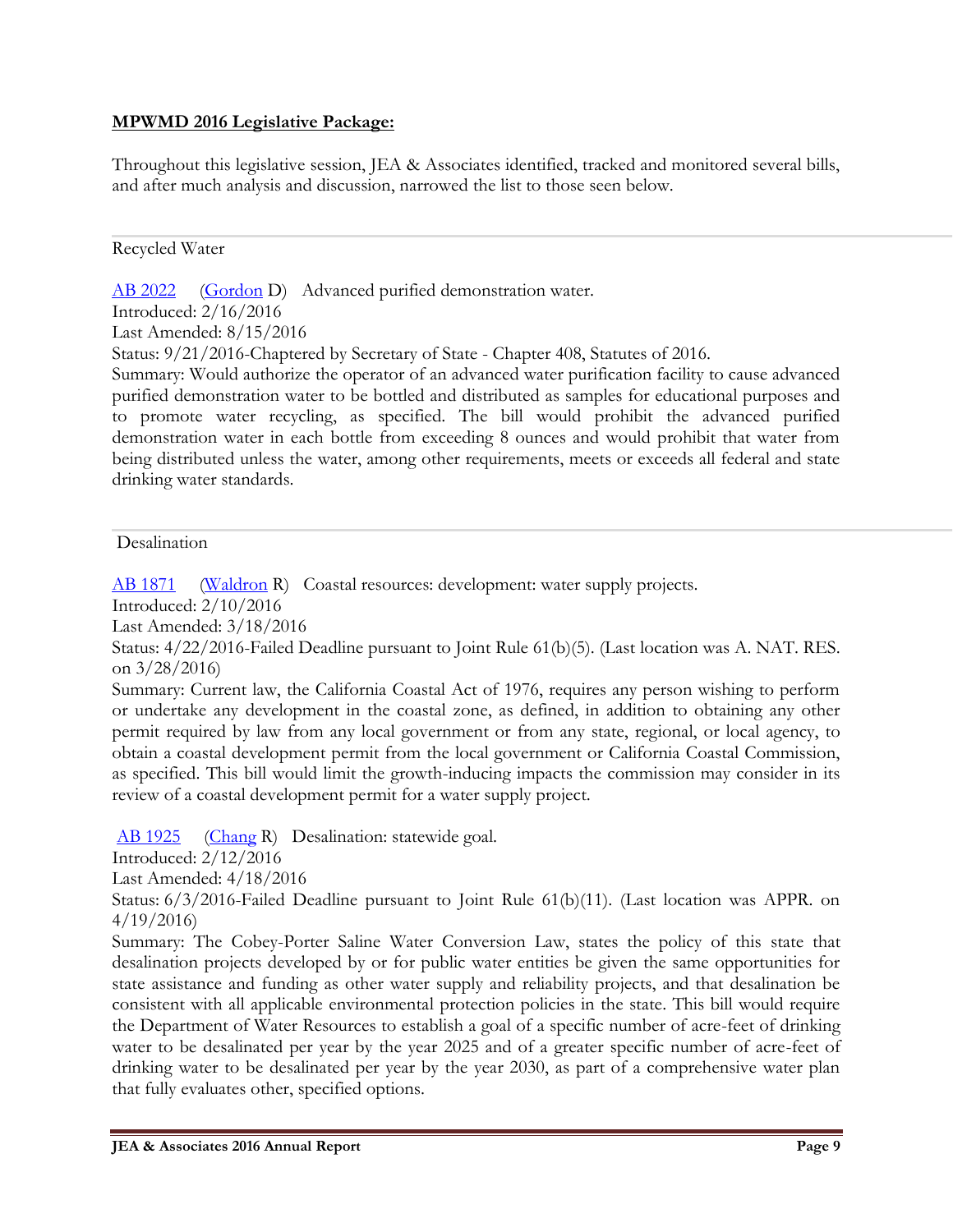[AB 2042](http://ctweb.capitoltrack.com/public/publishbillinfo.aspx?bi=nCPIasIRZ8OKM%2fxYa6grjNKPGWB7wfNsL6fenk93Y6xfwOaMAKDBiA6NbZK50z3x) [\(Harper](https://ad74.asmrc.org/) R) Water desalination facilities.

Introduced: 2/17/2016

Status: 5/6/2016-Failed Deadline pursuant to Joint Rule 61(b)(6). (Last location was PRINT on 2/17/2016)

Summary: Would declare the intent of the Legislature to enact legislation relating to water desalination facilities.

[AB 2043](http://ctweb.capitoltrack.com/public/publishbillinfo.aspx?bi=f4QqZuJk1h8A%2fJMc4n2O211fM2Tgx2BxNMGd4FXf%2fP%2f9GPGmKyuWt5I5oqo1QYst) [\(Harper](https://ad74.asmrc.org/) R) Desalination.

Introduced: 2/17/2016

Status: 5/6/2016-Failed Deadline pursuant to Joint Rule 61(b)(6). (Last location was PRINT on 2/17/2016)

Summary: Would state that the Legislature recognizes that desalination is an important local and regional sustainable water supply and reliability option.

[AB 2198](http://ctweb.capitoltrack.com/public/publishbillinfo.aspx?bi=wGyDihuvgL8Y%2fL1a7s%2bpwhfH%2bmjZDDR5W%2fjAAksqUBMUoojqhtGn%2bwLwvIfz1Llv) [\(Brough](http://ad73.asmrc.org/) R) Coastal development permits: desalinization facilities.

Introduced: 2/18/2016

Status: 4/22/2016-Failed Deadline pursuant to Joint Rule 61(b)(5). (Last location was A. NAT. RES. on  $3/3/2016$ 

Summary: The California Coastal Act of 1976 requires any person wishing to perform or undertake any development in the coastal zone, as defined, to obtain a coastal development permit, except as specified, from the California Coastal Commission or from a local government. This bill would require an application for a coastal development permit for a desalinization project, as described, to be given priority for review, and would require the issuing agency to expedite the processing of any such permit application.

[SB 919](http://ctweb.capitoltrack.com/public/publishbillinfo.aspx?bi=yUWsQ2EsrOHqwhVP9lvQpB8wBJHFR%2fAaQp99%2bMV%2fHqlvn70vlm7IRGEhGtFyMdC3) [\(Hertzberg](http://sd18.senate.ca.gov/) D) Water supply: creation or augmentation of local water supplies.

Introduced: 1/27/2016

Last Amended: 8/11/2016

Status: 9/29/2016-Vetoed by the Governor

Summary: Would require the Public Utilities Commission, before January 1, 2018, in consultation with the Independent System Operator, to address the oversupply of renewable energy resources through a tariff or other economic incentive for electricity purchased by customers operating "facilities that create or augment local water supplies," as defined, to reduce the cost of electricity to those facilities. This bill contains other related provisions and other existing laws.

## Groundwater

[SB 1164](http://ctweb.capitoltrack.com/public/publishbillinfo.aspx?bi=qkFADDmMsvAY9BdBtKp10lW1jVyVT3bhQihHH4vDsSDDfAxNXpcO6TbP%2fFG0xJzf) [\(Cannella](http://district12.cssrc.us/) R) Sustainable Groundwater Management Act: groundwater sustainability agencies.

Introduced: 2/18/2016

Status: 5/6/2016-Failed Deadline pursuant to Joint Rule 61(b)(6). (Last location was RLS. on 3/3/2016)

Summary: The Sustainable Groundwater Management Act authorizes a local agency or combination of local agencies overlying a groundwater basin to decide to become a groundwater sustainability agency for that basin. This bill would make a nonsubstantive change to those provisions.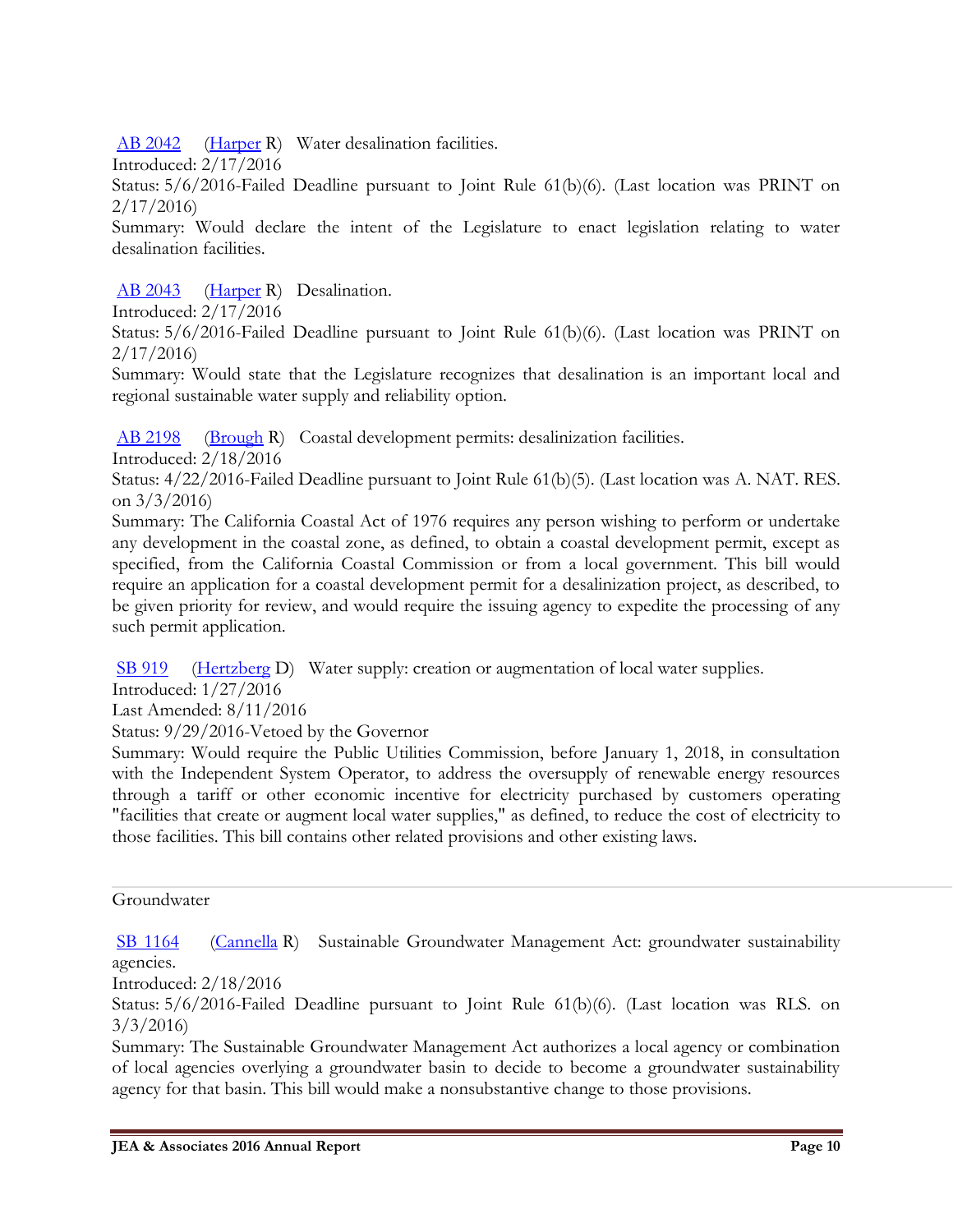[SB 1317](http://ctweb.capitoltrack.com/public/publishbillinfo.aspx?bi=hGp3j40hpQTncmPiOpOS85zFtyGCMDIon2wc8UefNvQlcC4kEzoK0MYSUoVyuXEe) [\(Wolk](http://sd03.senate.ca.gov/) D) Groundwater extraction permit.

Introduced: 2/19/2016

Last Amended: 6/20/2016

Status: 7/1/2016-Failed Deadline pursuant to Joint Rule 61(b)(13). (Last location was L. GOV. on 6/20/2016)

Summary: Would prohibit a groundwater extraction facility in a high- or medium-priority basin from being developed without a valid groundwater extraction permit, with certain exceptions. The bill would not require a city or county overlying a medium- or high-priority basin to have a process for the issuance of a groundwater extraction permit for the development of a groundwater extraction facility on or after January 31, 2022, or once the department has evaluated a groundwater sustainability plan for the basin the city or county overlies and determined the plan to be adequate and likely to achieve the sustainability goal for the basin, whichever comes first.

Funding

[AB 1588](http://ctweb.capitoltrack.com/public/publishbillinfo.aspx?bi=ihsVm39AHl5n9rG4hwQG%2fD6%2bSX7rFIn3YoXW6TxdPxqmkzj%2bY5af%2blTMbkTH72YQ) [\(Mathis](http://ad26.asmrc.org/) R) Water and Wastewater Loan and Grant Program. Introduced: 1/6/2016 Last Amended: 8/16/2016

Status: 9/22/2016-Vetoed by the Governor

Summary: Would, to the extent funding is made available, authorize the State Water Resources Control Board to establish a program to provide funding to counties and qualified nonprofit organizations to award low-interest loans and grants to eligible applicants for specified purposes relating to drinking water and wastewater treatment. This bill would authorize a county or qualified nonprofit organization to apply to the board for a grant to award loans or grants, or both, to residents of the county, as prescribed.

[ACA 8](http://ctweb.capitoltrack.com/public/publishbillinfo.aspx?bi=M9HJ%2fb5jGAuUOxbFsUuaVUMf8yPACO%2fkVriYLsfnldOeB7RWOkUkCNI1oC7qlw2w) [\(Bloom](http://asmdc.org/members/a50/) D) Local government financing: water facilities and infrastructure: voter approval.

Introduced: 2/18/2016

Status: 8/31/2016-Failed Deadline pursuant to Joint Rule 61(b)(17). (Last location was L. GOV. on 6/23/2016)

Summary: Would create an additional exception to the 1% limit for a rate imposed by a city, county, city and county, or special district to service bonded indebtedness incurred to fund the construction, reconstruction, rehabilitation, or replacement of wastewater treatment facilities and related infrastructure, potable water producing facilities and related infrastructure, nonpotable water producing facilities and related infrastructure, and stormwater treatment facilities and related infrastructure, that is approved by 55% of the voters of the city, county, city and county, or special district, as applicable, if the proposition meets specified requirements, and would authorize a city, county, city and county, or special district to levy a 55% vote ad valorem tax. This bill contains other related provisions and other existing laws.

Drought

[AB 1589](http://ctweb.capitoltrack.com/public/publishbillinfo.aspx?bi=j9k%2f6mS6qWzW98xE2RDkVaPoccO3fZQKXxLU7A2zyZ52ggrC%2bKIU4B5OwhZtm26r) [\(Mathis](http://ad26.asmrc.org/) R) California Environmental Quality Act: exemption: drought mitigation. Introduced: 1/6/2016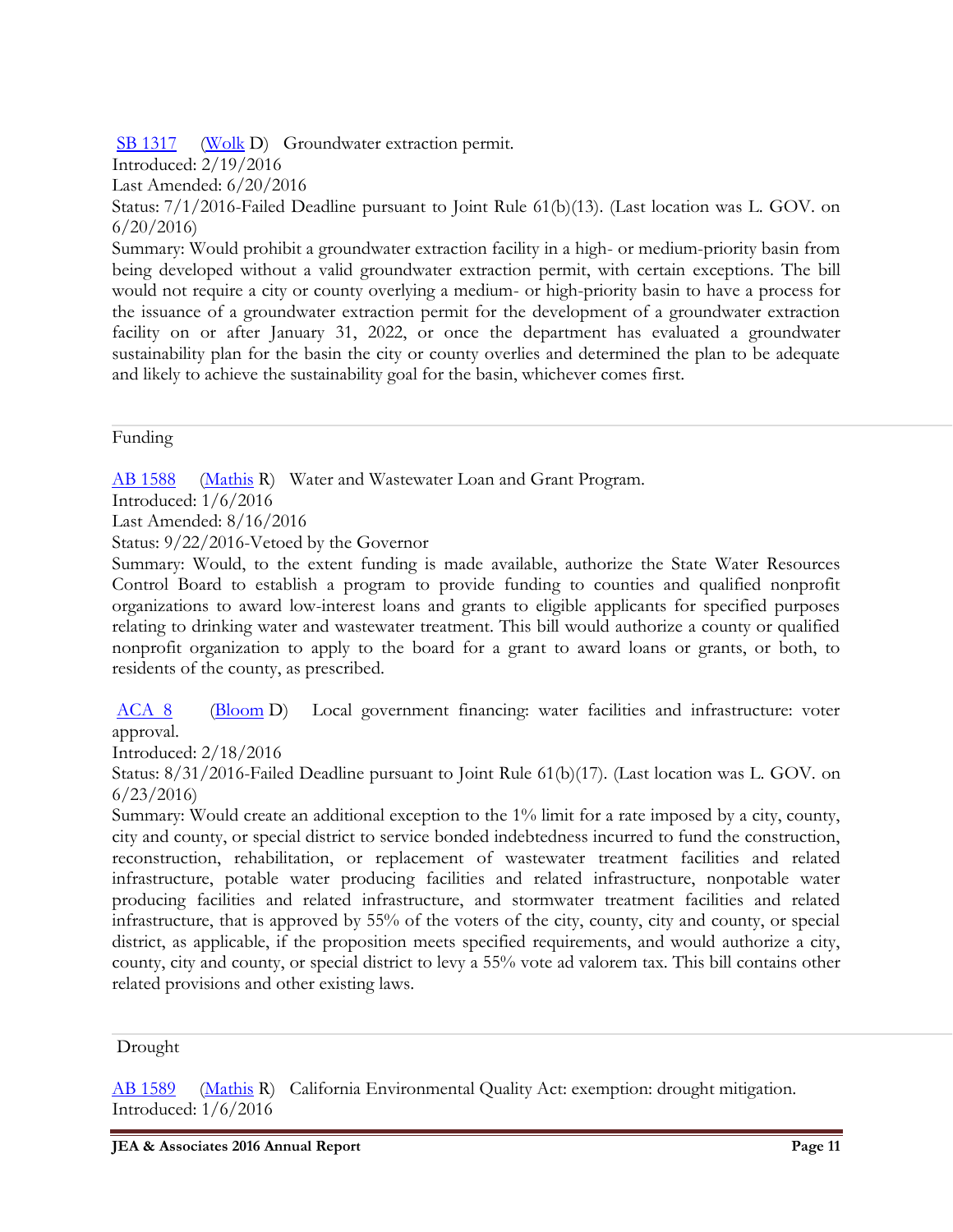Last Amended: 3/14/2016

Status: 4/22/2016-Failed Deadline pursuant to Joint Rule 61(b)(5). (Last location was A. NAT. RES. on  $4/5/2016$ 

Summary: Would, for the duration of a state of emergency proclaimed by the Governor due to drought conditions, exempt from the requirements of CEQA certain projects that are undertaken, carried out, or approved by a public agency to mitigate those drought conditions. This bill contains other related provisions and other existing laws.

Conservation

[AB 1738](http://ctweb.capitoltrack.com/public/publishbillinfo.aspx?bi=HmABdjiQl0sq8bJhIMjSDc5d0Fn9ydaisUC7HPWrvGyTqf2ihQFWf3JcKpaShGos) [\(McCarty](http://asmdc.org/members/a07/) D) Building standards: dark graywater.

Introduced: 2/1/2016

Last Amended: 3/28/2016

Status: 7/1/2016-Failed Deadline pursuant to Joint Rule 61(b)(13). (Last location was E.Q. on 6/22/2016)

Summary: Would define "dark graywater" as a specified wastewater that comes from kitchen sinks and dishwashers. This bill would require the Department of Housing and Community Development , at the next triennial building standards cycle, to adopt and submit for approval building standards for the construction, installation, and alteration of dark graywater systems for indoor and outdoor uses. This bill contains other existing laws.

[SB 814](http://ctweb.capitoltrack.com/public/publishbillinfo.aspx?bi=%2bu75gVqeGWyRNDqzgDpom7m3WihSXYwQ%2bHH8Qmxo55dKIU5mA14t8u2KaSF6goI3) [\(Hill](http://sd13.senate.ca.gov/) D) Drought: excessive water use: urban retail water suppliers.

Introduced: 1/4/2016

Last Amended: 6/21/2016

Status: 8/29/2016-Chaptered by Secretary of State - Chapter 230, Statutes of 2016.

Summary: Would declare that during prescribed periods excessive water use by a residential customer in a single-family residence or by a customer in a multiunit housing complex, as specified, is prohibited. This bill, during prescribed periods, would require each urban retail water supplier to establish a method to identify and discourage excessive water use. This bill would authorize as a method to identify and discourage excessive water use the establishment of a rate structure that includes block tiers, water budgets, or rate surcharges over and above base rates for excessive water use by residential customers.

[SB 1340](http://ctweb.capitoltrack.com/public/publishbillinfo.aspx?bi=2OqyljlMFupgSMqjZ2t0RcRNo8jdwDtsfe%2bRMwupVdDUJxvWDSyv8vq3MhBrcFj3) [\(Wolk](http://sd03.senate.ca.gov/) D) Water Conservation in Landscaping Act.

Introduced: 2/19/2016

Last Amended: 6/21/2016

Status: 9/24/2016-Vetoed by the Governor

Summary: The Water Conservation in Landscaping Act, requires the Department of Water Resources to update a specified model water efficient landscape ordinance by regulation and prescribes various requirements for the updated model ordinance. Current law requires each local agency to adopt either the updated model water efficient landscape ordinance or an ordinance that is at least as effective in conserving water as the updated model ordinance. If the local agency does not make a selection, the model ordinance shall apply within the jurisdiction of the local agency. This bill, on or after July 1, 2018, would require a local agency to require a permit for the installation of specified automatic irrigation systems, or the expansion of the same specified automatic irrigation systems to increase the irrigated area by 25% or more, for a landscape project.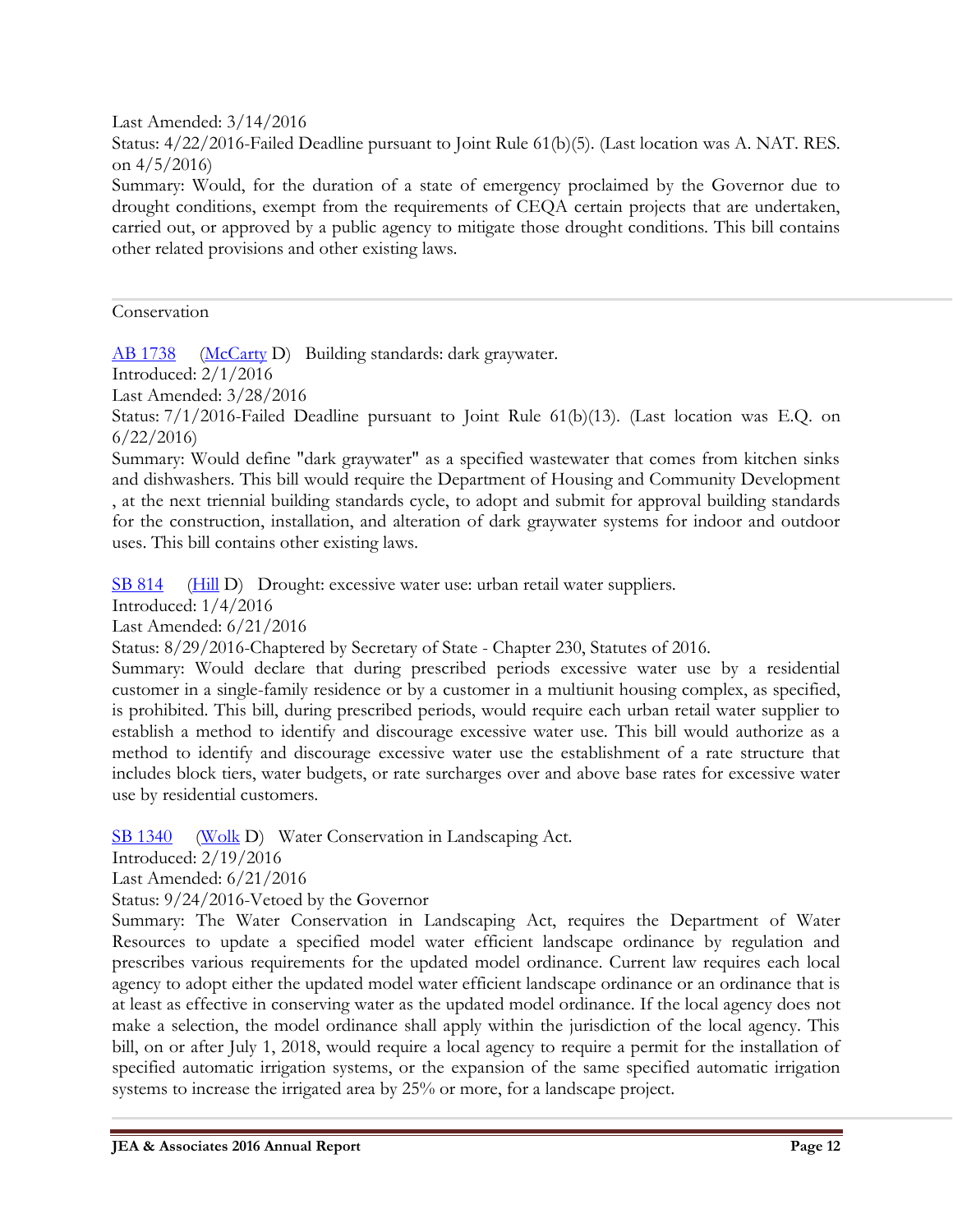Other

[AB 1585](http://ctweb.capitoltrack.com/public/publishbillinfo.aspx?bi=V4LLRT2fukd94ZJ%2buzPhiypxVTgfDDfKBmmyKLRGl%2beFkLIcdLAuuqIZtqJTHHE8) [\(Alejo](http://asmdc.org/members/a30/) D) Monterey County Water Resources Agency: Lake Nacimiento and Lake San Antonio.

Introduced: 1/6/2016

Last Amended: 5/31/2016

Status: 8/31/2016-Failed Deadline pursuant to Joint Rule 61(b)(17). (Last location was BUDGET & F.R. on 6/9/2016)

Summary: Current law authorizes the Monterey County Water Resources Agency to award a designbuild contract for the combined design and construction of a project to connect Lake San Antonio, located in the County of Monterey, and Lake Nacimiento, located in the County of San Luis Obispo, with an underground tunnel or pipeline for the purpose of maximizing water storage, supply, and groundwater recharge. This bill would appropriate \$10,000,000 from the General Fund to the Department of Water Resources and would require the department to grant the \$10,000,000 to the agency for the purpose of constructing a water conveyance tunnel between Lake Nacimiento and Lake San Antonio and spillway modifications at Lake San Antonio, as specified.

[SB 831](http://ctweb.capitoltrack.com/public/publishbillinfo.aspx?bi=dshbL3K0XMTAztPqmpiltT3w5hNWUL9Iz18ytxuGy8rigoTU9YhmaOZmOsRzm2t3) (Committee on Budget and Fiscal Review) Monterey County Water Resources Agency: Lake Nacimiento and Lake San Antonio.

Introduced: 1/7/2016

Last Amended: 8/23/2016

Status: 9/13/2016-Chaptered by Secretary of State - Chapter 338, Statutes of 2016.

Summary: Would appropriate \$10,000,000 from the General Fund to the Department of Water Resources for the purposes of a water conveyance tunnel between Lake Nacimiento and Lake San Antonio and spillway modifications at Lake San Antonio to increase storage by approximately 60,000 acre-feet. The bill would require the department to grant the \$10,000,000 appropriated for the purposes of the water conveyance tunnel and spillway modifications to the Monterey County Water Resources Agency for the purposes of constructing the water conveyance tunnel and spillway modifications, as specified.

[SB 1264](http://ctweb.capitoltrack.com/public/publishbillinfo.aspx?bi=h29W7ZbnYidA8p8MRbak1Txxn9ZTnc%2bs%2f0JISzBvymaUVMEC%2blJJZRwK3UoOJQGg) [\(Cannella](http://district12.cssrc.us/) R) Monterey County Water Resources Agency: Salinas River System.

Introduced: 2/18/2016

Status: 8/31/2016-Failed Deadline pursuant to Joint Rule 61(b)(17). (Last location was N.R. & W. on  $3/3/2016$ 

Summary: Would appropriate \$1,000,000 from the General Fund to the Monterey County Water Resources Agency, for use in the Salinas River, to assist in the removal of excess vegetation and trash, increase efficiency of instream flow using sediment and vegetation management strategies, and support the development and implementation of long-term management policies. This bill contains other related provisions.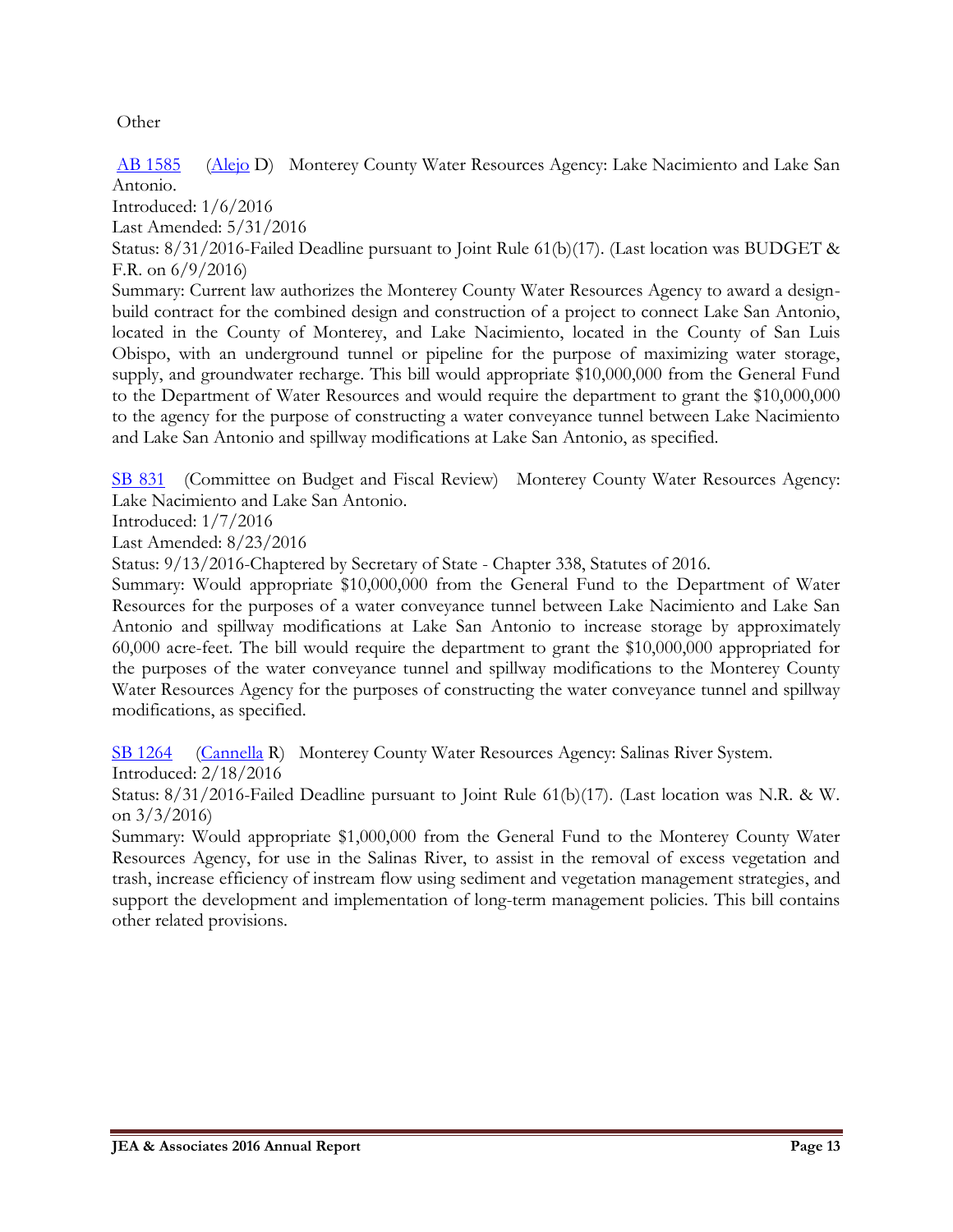

Submitted by staff at 12/12/16 meeting Item 6

December 7, 2016

Senator Diane Feinstein 331 Hart Senate Office Building Washington, D.C. 20510

Subject: Water Resources Development Act of 2016

Dear Senator Feinstein:

Monterey Peninsula Water Management District is urging your support of the bipartisan S. 612, a compromise bill on water resources infrastructure that includes the Water Resources Development Act (WRDA) of 2016. The entire state of California, and our region especially, would benefit from passage of WRDA, which responds to historic drought conditions in California and the Western states.

Furthermore, provisions of the bill will provide opportunity for the Pure Water Monterey water recycling project and the Monterey Peninsula Water Supply Project's desalination component. These two projects are critical for the future of our local economy. In addition, it will help local water agencies like ours to work with the U.S. Army Corps of Engineers on stormwater capture projects and groundwater recharge projects, and provides direction to the Corps to engage in environmental infrastructure projects, including water recycling projects.

The legislation is vital to California's water future and is consistent with our state's policy of managing water resources for the coequal goals of enhancing ecosystem health and improving water supply reliability. The drought language included in the bill reflects a balanced compromise that will improve water supplies for all Californians. We appreciate the hard work that has been done to aid the California water community. We strongly support passage of this legislation.

Please do not hesitate to contact our General Manager, David Stoldt at dstoldt@mpwmd.net as you have questions about our projects, or California Central Coast water issues in general.

Sincerely yours,

David J. Stoldt General Manager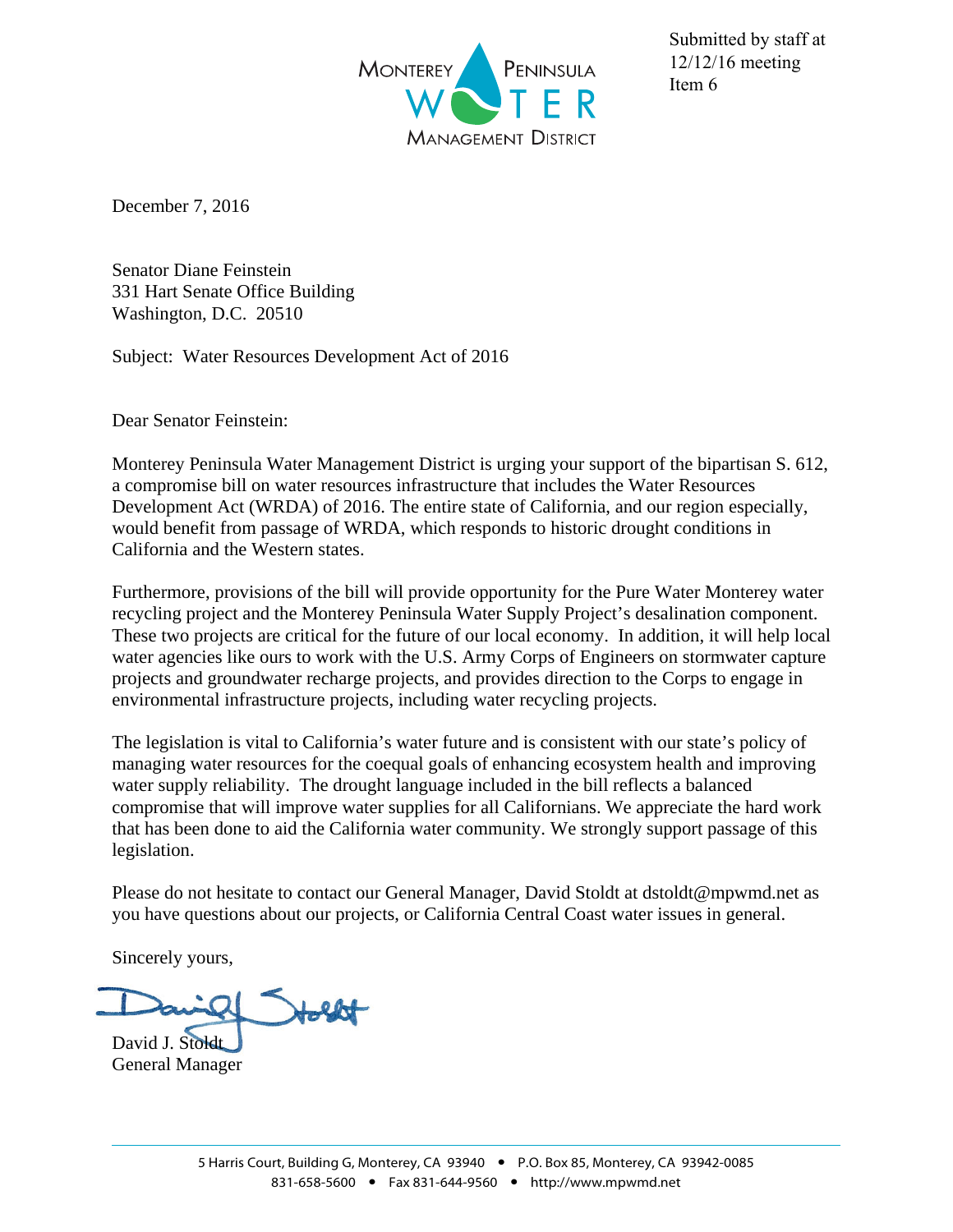

December 7, 2016

Senator Barbara Boxer 112 Hart Senate Office Building Washington, D.C. 20510

Subject: Water Resources Development Act of 2016

Dear Senator Boxer:

Monterey Peninsula Water Management District is urging your support of the bipartisan S. 612, a compromise bill on water resources infrastructure that includes the Water Resources Development Act (WRDA) of 2016. The entire state of California, and our region especially, would benefit from passage of WRDA, which responds to historic drought conditions in California and the Western states.

Furthermore, provisions of the bill will provide opportunity for the Pure Water Monterey water recycling project and the Monterey Peninsula Water Supply Project's desalination component. These two projects are critical for the future of our local economy. In addition, it will help local water agencies like ours to work with the U.S. Army Corps of Engineers on stormwater capture projects and groundwater recharge projects, and provides direction to the Corps to engage in environmental infrastructure projects, including water recycling projects.

The legislation is vital to California's water future and is consistent with our state's policy of managing water resources for the coequal goals of enhancing ecosystem health and improving water supply reliability. The drought language included in the bill reflects a balanced compromise that will improve water supplies for all Californians. We appreciate the hard work that has been done to aid the California water community. We strongly support passage of this legislation.

Please do not hesitate to contact our General Manager, David Stoldt at dstoldt@mpwmd.net as you have questions about our projects, or California Central Coast water issues in general.

Sincerely yours,

David J. Stoldt General Manager